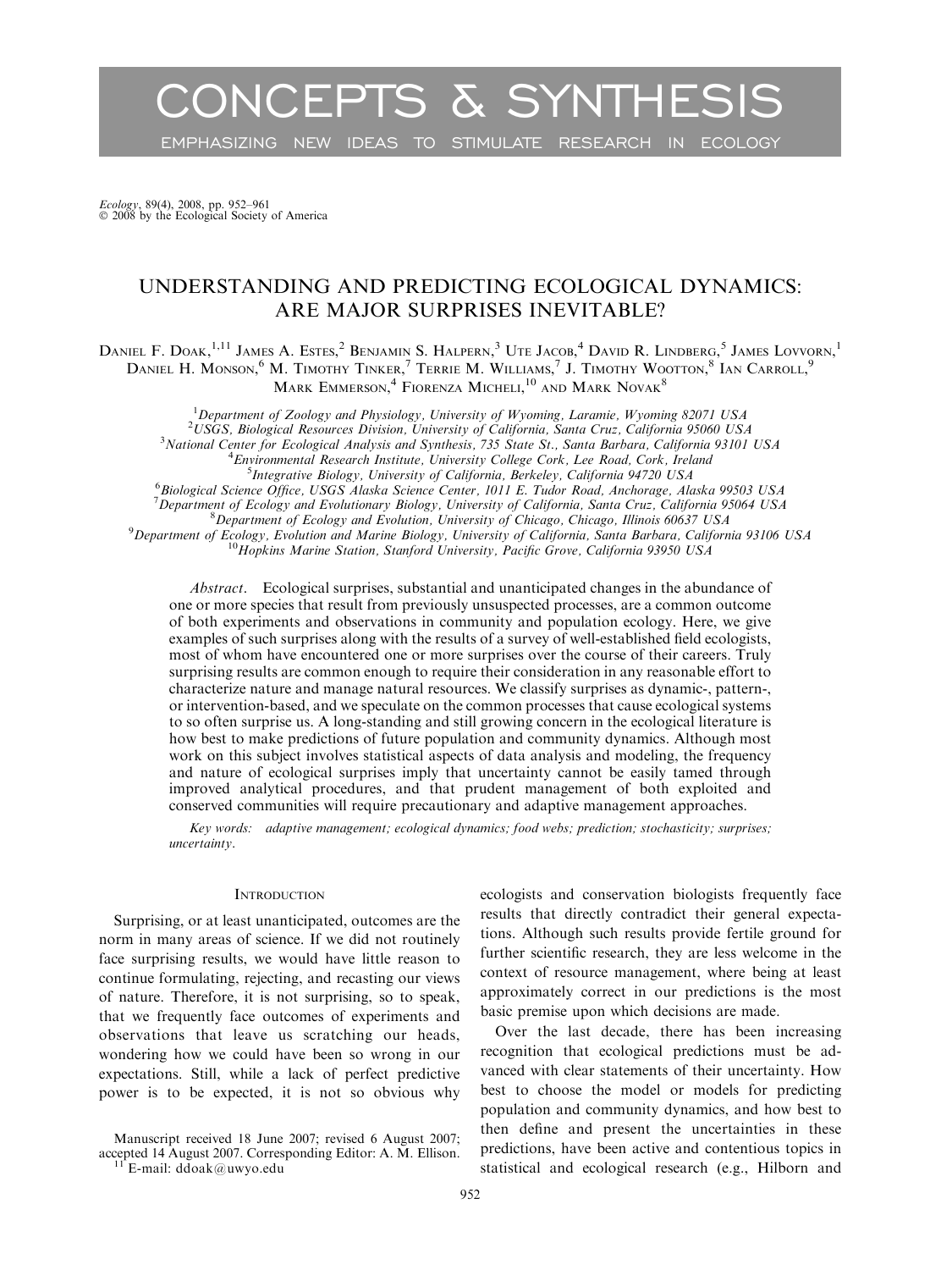Mangel 1997, Burnham and Anderson 2002, Johnson and Omland 2004). Here we are not so much interested in the nuances of these analytical approaches to uncertainty as in their generally implicit assumption that the suite of formal or informal models being considered for predictive use includes some reasonable characterization of the relevant and important ecological processes, thus providing qualitatively accurate predictions. We contend that this assumption is not well-founded in experience: that the extent and frequency of major ''surprises'' in ecological systems argue for substantial humility about our predictive abilities, and that current effort to enumerate uncertainties must be better tempered with the recognition that ecological models fail to capture many instances of population and community dynamics.

To make this argument, and to offer an explanation for the frequent failure of ecological predictions, we begin by discussing the ways in which predictions most frequently and spectacularly fail, providing some examples to illustrate different types of surprises. Next, while acknowledging that the diverse causes of these failures make such a classification difficult, we present our view of why many of these failures occur. We then review the main emphases in the ecological literature concerning predictive uncertainty, and explain why these methods are inadequate to deal with the scope and magnitude of ecological surprises. We end with a discussion of how best to acknowledge and incorporate surprises into management practice. Although we are interested in all ecological phenomena, our focus here is largely on the dynamics of populations and communities and on surprises involving biological reactions and interactions, rather than ecosystem-level shifts or climate changes that are themselves unpredictable (for discussions and examples of ecosystem-level surprises, see Scheffer et al. 1993, 2001, Carpenter 2003, Frost et al. 2006, Genkai-Kato 2007).

#### SURPRISES ARE COMMON AND EXTREME

Before delving into why ecological predictions fail, we must make the case that the occasional observation of truly surprising results is the norm in ecology, not the exception. To do so, we provide a series of examples that illustrate the range of ecological surprises and present results from a survey of experienced research ecologists. We adopt the following definition of an ecological surprise: a substantial change in the abundance of one or more species resulting from a previously unknown or unanticipated process of any kind (i.e., behavior, demography, species interactions, physical forcing, and so on). Beyond this admittedly vague definition, we suggest that although many surprises may start with a seemingly minor observation, true "surprises" often have broad implications, extending geographically, taxonomically, or across multiple ecological systems. Even more importantly, real surprises almost always occur in the presence of clear knowledge and apparent understanding, rather than due to simple ignorance. That is, an ecological surprise occurs when an experienced biologist with clear, well-informed expectations faces outcomes or patterns that strongly contradict these expectations.

To structure our presentation of examples, we classify surprises into three general types: (1) "dynamic surprises,'' changing population numbers or community compositions that were directly observed and that were unanticipated or even diametrically opposed to expectations from past observations, experiments, or theories; (2) ''pattern-based surprises,'' spatial patterns in population abundance and community structure or data on past, often long-term, patterns of change that are dramatically inconsistent with widely accepted formal or informal models of how nature works; and (3) "intervention-based surprises," unexpected dynamics arising from management actions or other large, human perturbations. We offer these categories not as crisp and fundamentally distinct types, but as a useful breakdown for discussion. Dynamic and pattern-based surprises differ most clearly in whether surprising results are observed as they occur vs. being seen in a spatial pattern or a record of temporal changes that have already happened. Intervention surprises are really a subset of dynamic surprises, but they provide some of the most spectacular examples, in large part because management interventions can push ecological dynamics farther and faster than do most naturally occurring processes.

#### Dynamic surprises

Multiple examples of ecological surprises come from time series of population numbers. Young (1994) reviewed several dozen studies to emphasize that a common expectation of ecologists and wildlife biologists—relatively stable numbers of medium and largebodied mammals through time—was manifestly false. Wolda (1978) showed that populations of insects in the tropics are just as variable as populations of temperate species, again contradicting a large body of theory that predicted the opposite. Both these cases are striking because the expectations they contradicted were firmly entrenched and widely believed (Egerton 1973). Notably, these and similar examples of population-level surprises result in part from misperceptions about species interactions. In the case of mammalian populations, disease and predation are often assumed to be weak regulating forces, whereas for tropical insects, competition and natural enemies (as well as relatively invariant abiotic environments) have been assumed to regulate populations to low and constant densities.

Other dynamic-based surprises involve the direct observation of community interactions. Examples of such surprises range from those that are obvious in hindsight to the still inexplicable. The extremely rapid increase and spread of spruce bark beetle in south-central Alaska and the Yukon Territory during the 1990s killed over 1.19 million ha of mature white spruce trees in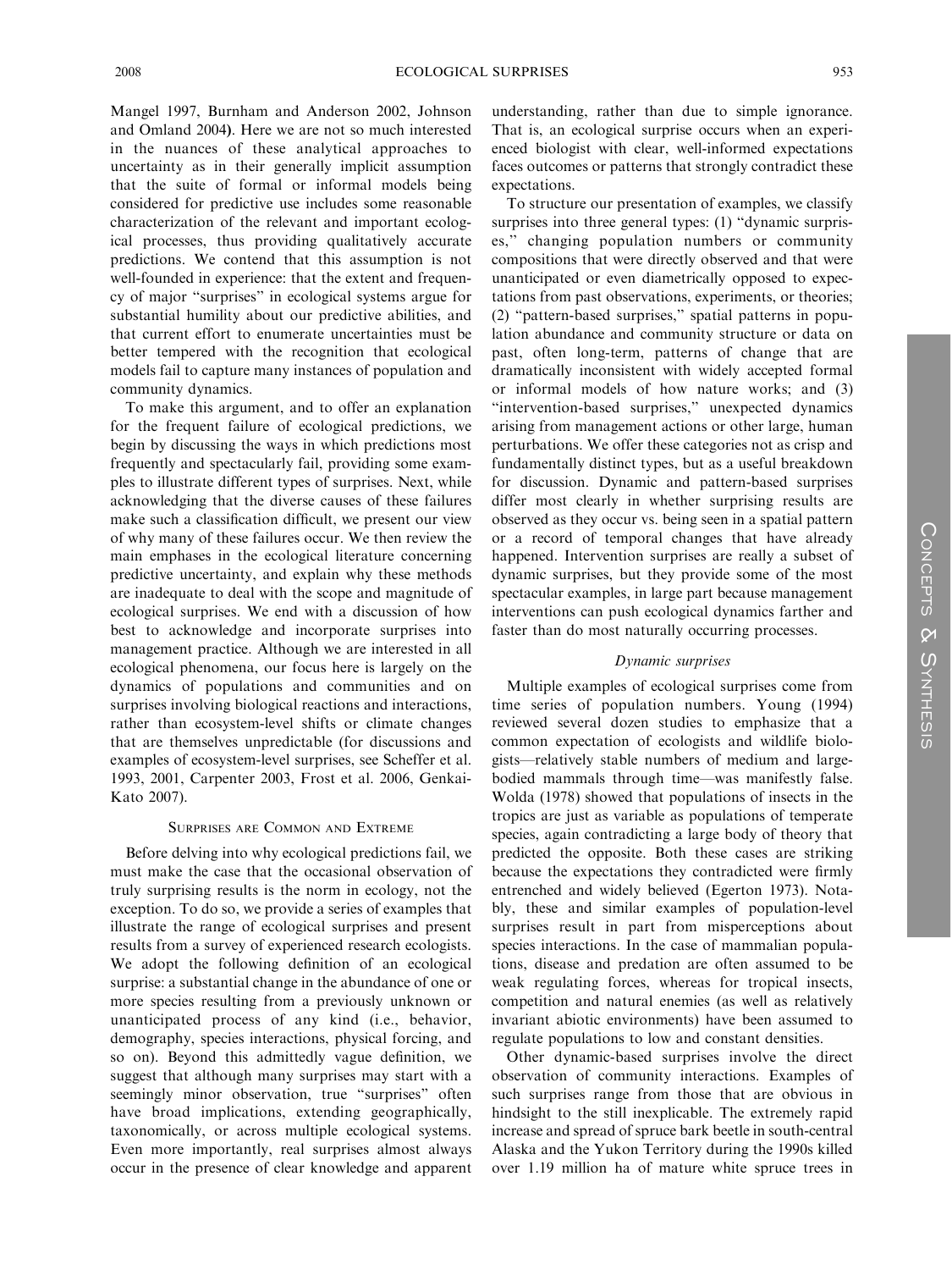Alaska alone (Matsuoka et al. 2006). The onset, speed, and extent of this outbreak were not anticipated because the previously known risk factors for bark beetle outbreaks (in particular, stand age structure) did not fully explain these widespread and sustained infestations (Berg et al. 2006). Substantial warming during this time period is now believed to be responsible for the beetle increases, but obtaining clear support for this explanation took many years of study (Berg et al. 2006).

Two examples from marine ecosystems in Alaska illustrate less understood surprises, both involving unanticipated arrivals of unexpected community members. In 1992 large numbers of smooth lumpsuckers (Aptocyclus ventricosus) suddenly and unexpectedly appeared in coastal waters of the central and western Aleutian archipelago. These fish were so abundant that wind-rows of their dead bodies formed on the beaches. This influx, among other effects on nearshore communities, dramatically reduced nutrient limitation of sea otters, which fed extensively on the newly arrived lumpsuckers (Watt et al. 2000). After this influx, sea otters had significantly improved body condition (Monson et al. 2000) and the normally large number of beach-cast carcasses of otters dying from starvation (Laidre et al. 2006) disappeared entirely. Lumpsuckers had become much less common by 1993 and had disappeared almost entirely by 1994. Although Kenyon (1969) reported a similar phenomenon in the mid 1960s, the researchers involved had never seen smooth lumpsuckers nor any evidence of their existence in 22 previous years of fieldwork in the Aleutian Islands, and have not seen them in the last 14 years. The reason for this unexpected ''resource pulse'' (sensu Ostfeld and Keesing 2000) is still entirely unknown.

Studies of sea otters and kelp forests in southwest Alaska provide a second example of an ecological surprise. In the early 1990s, killer whale sightings by researchers working on sea otters and kelp forests in the Western Aleutian archipelago rose from less than one sighting per year to multiple sightings per day. A substantial decline in sea otter numbers was evident by the mid-1990s (Doroff et al. 2003) and by the late 1990s it had become apparent that this reduction was most likely due to increased killer whale predation (Estes et al. 1998). Although the sea otter population collapse predictably led to a collapse in the kelp forest ecosystem (Estes et al. 1998, 2004, Reisewitz et al. 2006), the proximate cause of this change, arrival of a new top predator and a novel feeding behavior, was entirely unanticipated and its ultimate cause remains both uncertain and highly contentious (for a parallel case, see Roemer et al. [2002]).

Experimental studies of granivory in Chihuahuan desert scrub ecosystems by Brown and Heske (1990) provide similarly surprising results. These studies were initially designed and undertaken to understand competitive interactions among granivorous rodents, birds, and ants. One of the experimental treatments involved the removal of a guild of three kangaroo rat species (Dipodomys spp.). Fortuitously, Brown and Heske continued to maintain and monitor the experiments for years after the planned experiment had ended. More than a decade later, the manipulated areas switched from desert scrub to grassland. This change, apparently due to reduced seed predation by kangaroo rats on the large-seeded grasses and reduced physical disturbances by the kangaroo rats that made seed caches more easily accessible to other granivores, was entirely unanticipated and the reason for the time lag is still unknown.

#### Pattern-based surprises

Pattern-based are perhaps the hardest group of surprises to recognize because we often concoct ad hoc explanations for any static pattern we observe and usually have little information with which to test our explanations. Nonetheless, observations of past changes in community composition or of the current spatial arrangement of populations and communities are sometimes very surprising, given widely-held expectations. The richest source of pattern-based surprises is paleoecological studies. The classic work of Davis (1969) on changing forest assemblages during the Holocene is one such example, as this work challenged views of community succession and, even more fundamentally, of the factors shaping consistent community structure. More recent paleontological studies are similarly surprising, showing that basic assumptions about the patterns in community composition formulated from observations of current assemblages often cannot explain past community patterns (e.g., Jackson et al. 2001, Fox 2006).

One of the more striking pattern-based surprises in modern-day ecology was the discovery of deep ocean vent communities (Corliss et al. 1979, Grassle 1985, 1986). These communities have been increasingly wellstudied following their discovery, but nearly every aspect of their existence has been surprising, in some cases even astonishing. The population densities, species composition, and in situ chemical energy source of these communities all contradicted universally accepted generalities about the ecology of deep ocean regions as lowdensity, low-productivity ecosystems reliant only on sparse detrital fallout from the distant photic zone.

Another example of a spatial surprise is the discovery of ''fir waves,'' regions of high-elevation fir (Abies spp.) forests in both northeastern North America and Japan that show banded patterns of death and regeneration (Sprugel 1976, Sato and Iwasa 1993). The causes of this unusual large-scale patterning in forest structure were obscure at the time of discovery. Even after decades of work on fir waves, the relative importance of abiotic forces (wind and ice scour) vs. biotic factors is still not entirely clear (Shibuya et al. 2004).

#### Intervention-based surprises

One could argue that, more often than not, major human manipulations of natural communities produce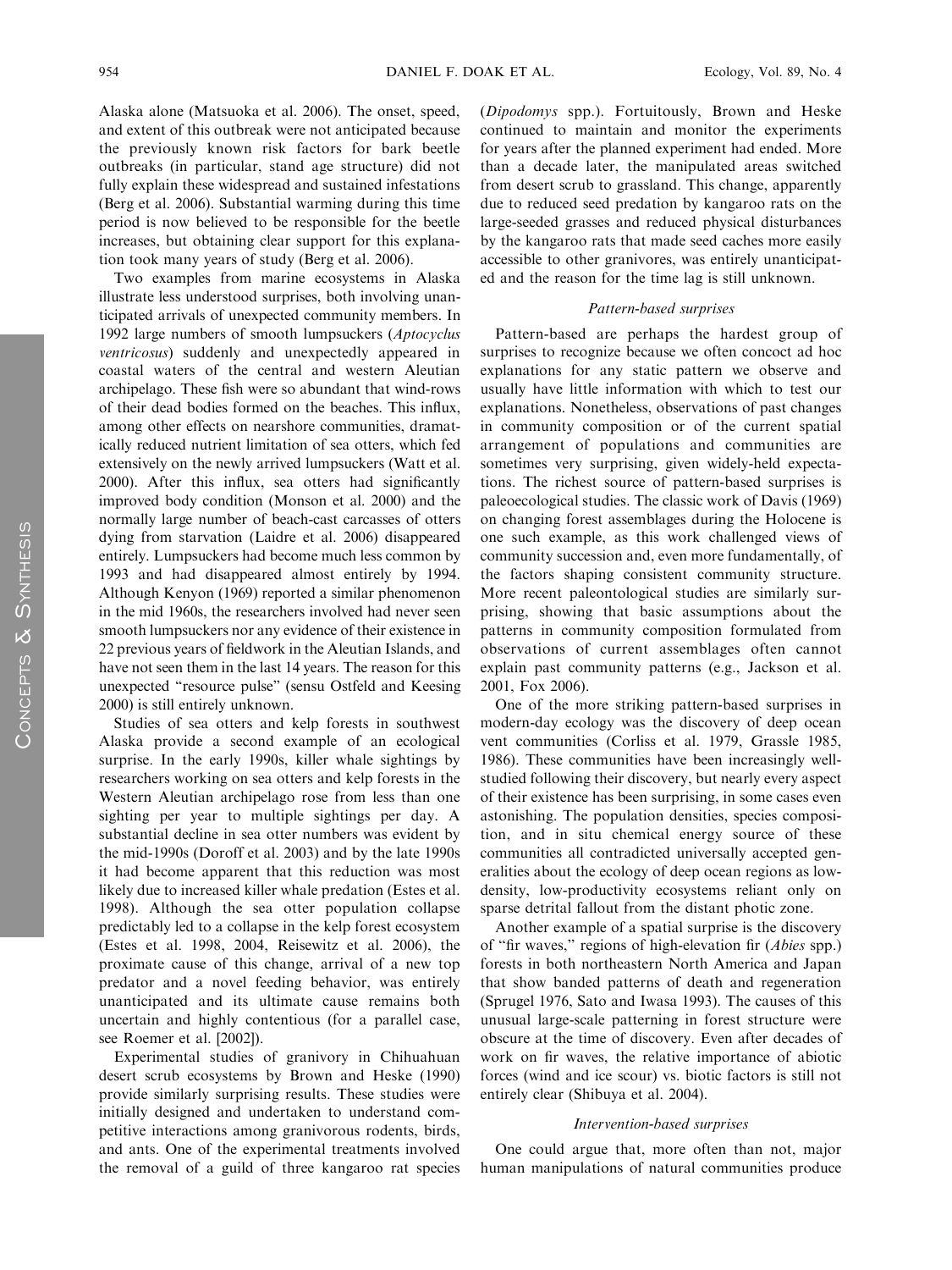surprising, and sometimes even alarming, results (Paine et al. 1998). One of the most astonishing case studies we know involved an effort to reintroduce rock lobsters to a seamount off the western coast of South Africa (Barkai and McQuaid 1988). Until about 1970, similarly high population densities of rock lobsters (Jasus lalandii) reportedly occurred at Malgas and Marcus Islands, two closely associated and seemingly similar habitats. For reasons that remain uncertain, the lobsters disappeared from Marcus Island in the early 1970s. The lobsters preyed on predatory whelks and whelk populations apparently increased substantially following the lobsters' disappearance. After a 9-month caging experiment demonstrating that lobsters were indeed capable of surviving at Marcus Island, 1000 lobsters were reintroduced in an effort to reestablish the species. However, these lobsters were immediately attacked and consumed by their previous prey, the now overabundant whelks; a week later, live lobsters could not be found at Marcus Island (Barkai and McQuaid 1988). Such predator–prey role reversals were previously unknown and thus unexpected in this or any similar system.

Other examples of such unintended consequences of management actions are so pervasive that we simply list several here.

1) Indiscriminant control of coyotes can lead to identical or even higher livestock depredation rates, due to a variety of factors, including demographic responses, age- and individual-based differences in propensities to attack livestock, and differences in individual susceptibility to control measures (reviewed in Mitchell et al. 2004).

2) Control of red foxes in order to increase Red Grouse populations often backfires, with no reduction in numbers or increased cycling of grouse populations in areas with greater predator control. Foxes preferentially kill birds with higher parasite loads, and in the absence of predation, population-wide parasitism rates increase, with consequent negative impacts on grouse populations (Hudson et al. 1992, 1998, Packer et al. 2003).

3) Past efforts to remove cattle from California grasslands in order to help populations of native plants often failed because grazing suppressed the now widespread European grasses that strongly outcompete most native plants. Now, conservation easements stipulate both maximum and minimum levels of grazing in the hopes of improving native populations (Germano et al. 2001, Hayes and Holl 2003).

#### A structured questionnaire to assess ecological surprises

Although these examples give the sense that unanticipated ecological patterns and dynamics are common, such a listing clearly suffers from the problem of cherry picking. Thus, we also sought a somewhat more quantitative estimate of the frequency of ecological surprises. Given the nature of the peer-reviewed literature, which does not encourage the discussion, or even admission, of clearly unanticipated results, we attacked this problem by constructing an extremely simple questionnaire (Appendix A), which we then sent to 115 experienced field ecologists. The list was generated in the following manner. First, members of our NCEAS working group listed the names of experienced field ecologists with medium- to long-term research programs whom we could recall from memory. We added to this list by searching the Web of Science for papers that contained ''ecology'' and ''long-term'' as key words. Finally, we added the names of any remaining field ecologists from the members list of the National Academy of Sciences. Our goal was simply to obtain a reasonably long list of credible field ecologists with enough experience to recognize an ecological surprise if they saw one.

After explaining our project and providing several well-known examples of ecological surprises, we asked the recipients whether or not they had encountered any such events in the course of their field studies, and if so, whether they believed that they were able to make a post hoc determination of the cause (see Appendix A). Fiftyeight (50%) of the 115 individuals contacted replied to our query within four weeks of the mailing. Fifty-two (90%) of the 58 respondents answered question 1 in the affirmative, five answered in the negative, and one was unable to make a determination based on the nature of his/her work. Of the 52 people responding in the affirmative, 46 (88%) believed that they understood the cause of the surprise after the fact. There were no substantial differences in the rate of affirmative vs. negative responses we received from researchers working predominantly in marine (14 affirmative out of 15 respondents), terrestrial (28 of 33), and freshwater (9 of 9) systems.

We draw two conclusions from this crude survey. First, major surprises are commonplace in the experience of field ecologists. If we assume the 58 respondents are a representative sample of reasonably competent field ecologists, nearly everyone experiences a significant surprise at one time or another over the course of their career. Even if we assume that the lack of responses were from those who have never been surprised, we would still conclude that a field ecologist would have an even chance of experiencing a surprise. Although these results do not allow us to estimate the relative fraction of surprising vs. expected results that these researchers have obtained during their careers, they do allow us to conclude that surprises are common enough to occur quite predictably in moderate- to long-term research programs. Second, and perhaps more interesting, was the fact that so many of those who have been surprised believed that they were able to make post hoc determinations of why the surprises occurred. This suggests that the factors responsible for surprises are easy to see but seldom anticipated. Ecological surprises thus occur because most ecologists have a predetermined notion of what they expect to see, and that this predetermined notion excludes many important ecolog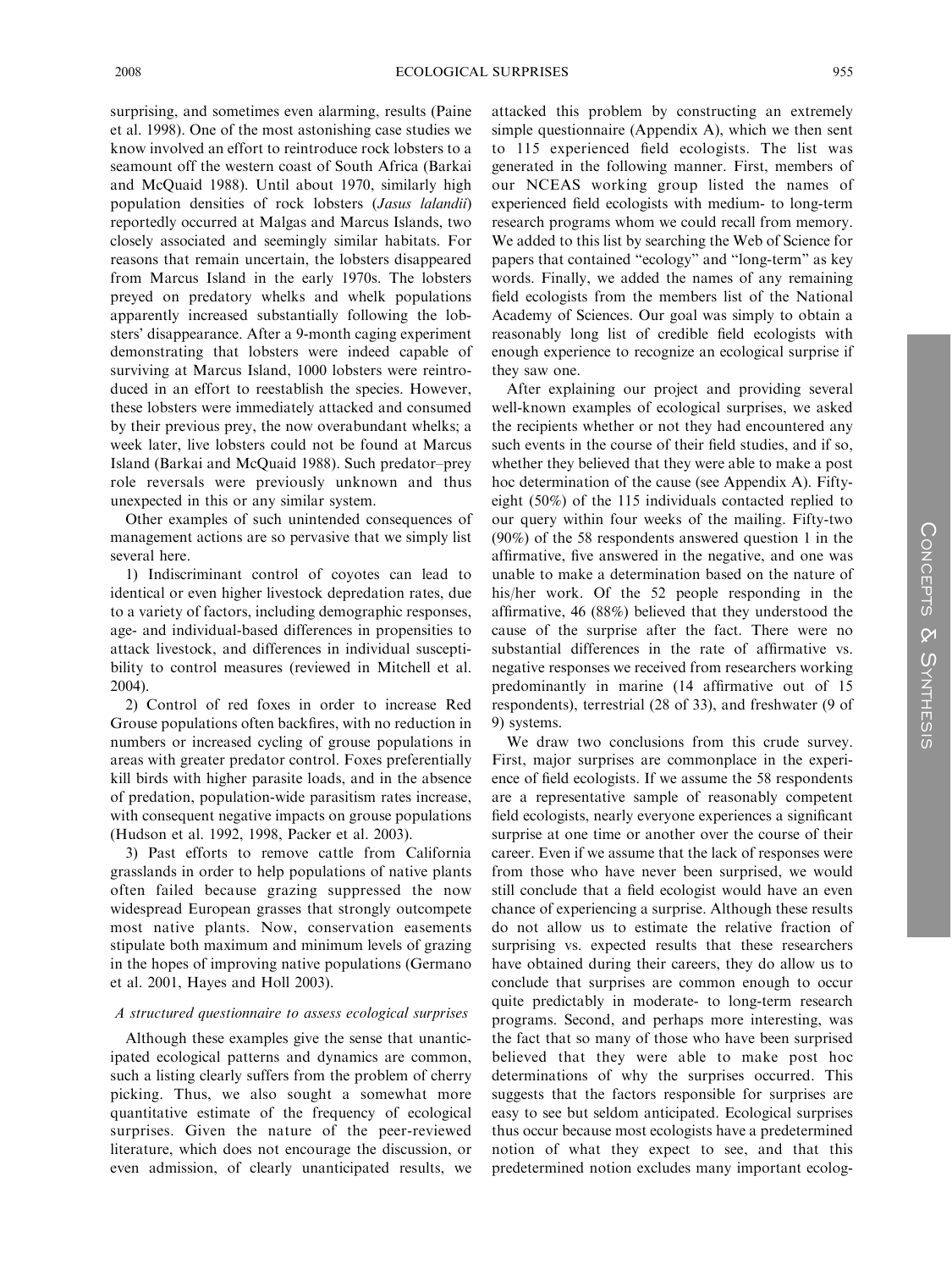ical processes. Finally, a surprising (to us) number of the respondents wrote to say that because their observations were surprises, they had not been reported in the scientific write-ups of their research, the implication being that these observations were uninteresting, bothersome, embarrassing, or not sufficiently well chronicled and understood through proper application of the scientific method, and thus were underreported in the scientific literature. The very fact that a result is surprising also means that a researcher will usually lack a clear and simple conceptual framework with which to introduce and discuss his or her results, making publication in most general ecology journals much more difficult.

#### WHAT CAUSES ECOLOGICAL SURPRISES?

Next, we present our view of why many surprises occur, while acknowledging that the diversity of these events makes such a classification difficult. Others have written about various ideas and phenomena relevant to what we term ecological surprises, especially their causes (Appendix B). Drawing on this literature and on our own discussions, we believe that there are four broad explanations for the majority of ecological surprises.

Complex community interaction webs.—Although lip service is routinely paid to the complexity of ecological communities, in fact almost all our expectations of community behavior come from highly simplified, cartoon versions of the myriad interactions that characterize real communities (Polis and Strong 1996). These cartoons rely (often implicitly) on several different assumptions that different camps of ecologists make about interaction webs: (1) bottom-up forces in communities dramatically outweigh all other effects; (2) topdown forces in communities dramatically outweigh all other effects; and (3) indirect interaction strengths rapidly attenuate with increasing interaction chain length, and thus ecological chain reactions are of minor consequence. In fact, real food webs are typified by many types of interactions. We do not agree with Polis and Strong (1996) that this complexity will always make simpler characterizations misleading or useless, but we do agree that it can produce results that are difficult to anticipate.

Variability in community players in time and space.— As with the complexity of species interactions, most ecologists appreciate that the numbers of individuals within populations, the traits of these individuals, and even the simple presence of different populations can vary dramatically across time and from place to place within otherwise similar communities. Despite this broadly held appreciation, predictions of future community and population behavior typically do not take the degree of this variability into account in any satisfying way. At the most basic level, genetic and behavioral differences between individuals of the same species mean that their roles in communities can vary both spatially and temporally (e.g., Agrawal 2003,

Thompson 2005). The most dramatic type of variation (and the most surprising in its effects) comes when species cross the boundaries between what we felt were distinct community or ecosystem types (Post et al. 2007). This inter-system connectivity not only is difficult to anticipate if one has not seen it before, but also can bring qualitatively different species into a community, with effects on existing players that are difficult to anticipate.

Multi-dimensionality of the characteristics and interactions of individual organisms.—The vast majority of formal ecological models and, we would argue, just as many informal mental models, reduce each species and individual to a simple set of characteristics and interaction rules. For example, in the typical Lotka-Volterra based models of interaction webs (e.g., May 1973, Laska and Wootton 1998, Wootton and Emmerson 2005) each species is characterized by, at best, a birth rate, a death rate, and an interaction rate with each species it feeds on or is eaten by. Similarly, most models assume that biomass or energy is an adequate sole currency with which to characterize trophic interactions, ignoring the transfer of other major and minor elements and compounds. Although this reduction in the complex multidimensionality of a species' or individual's traits is necessary in order to achieve manageability within a single model, or human brain, it drastically curtails the full range of species complexities. There are many dimensions to the manner in which species interact with one another, including non-trophic interactions (facilitation, mutualism, etc.), behavioral effects (e.g., the ecology of fear; Berger et al. 2001, Laundre et al. 2001), stochiometric effects (Sterner and Elser 2002), and traitmediated indirect effects (e.g., Billick and Case 1994, Schmitz 1998, Hansen et al. 2007). Virtually none of these effects are typically incorporated into broad community predictions. Possibly just as important as its sheer complexity is that this multidimensionality makes interaction patterns context-dependent, changing with densities and community context and thus creating surprises such as the lobster–whelk role reversal previously described.

Shifting abiotic conditions can alter species reactions and interactions.—This last cause of surprises is really a small subset of the multi-dimensionality problem just discussed, but differs from it both in its current importance in the ecological literature (due to concerns with climate change) and because, more than the other causes we have listed, it is difficult to anticipate or predict with anything but long-term data. Both shifts in mean conditions and rare weather events can alter populations and communities in ways that are extremely difficult to anticipate. For example, would warming in Alaska lead to increased bark beetle outbreaks because of faster population growth of the beetle, or more control of beetle populations due to faster growth of their parasitoid enemies? Species can interact with one another in qualitatively or quantitatively different ways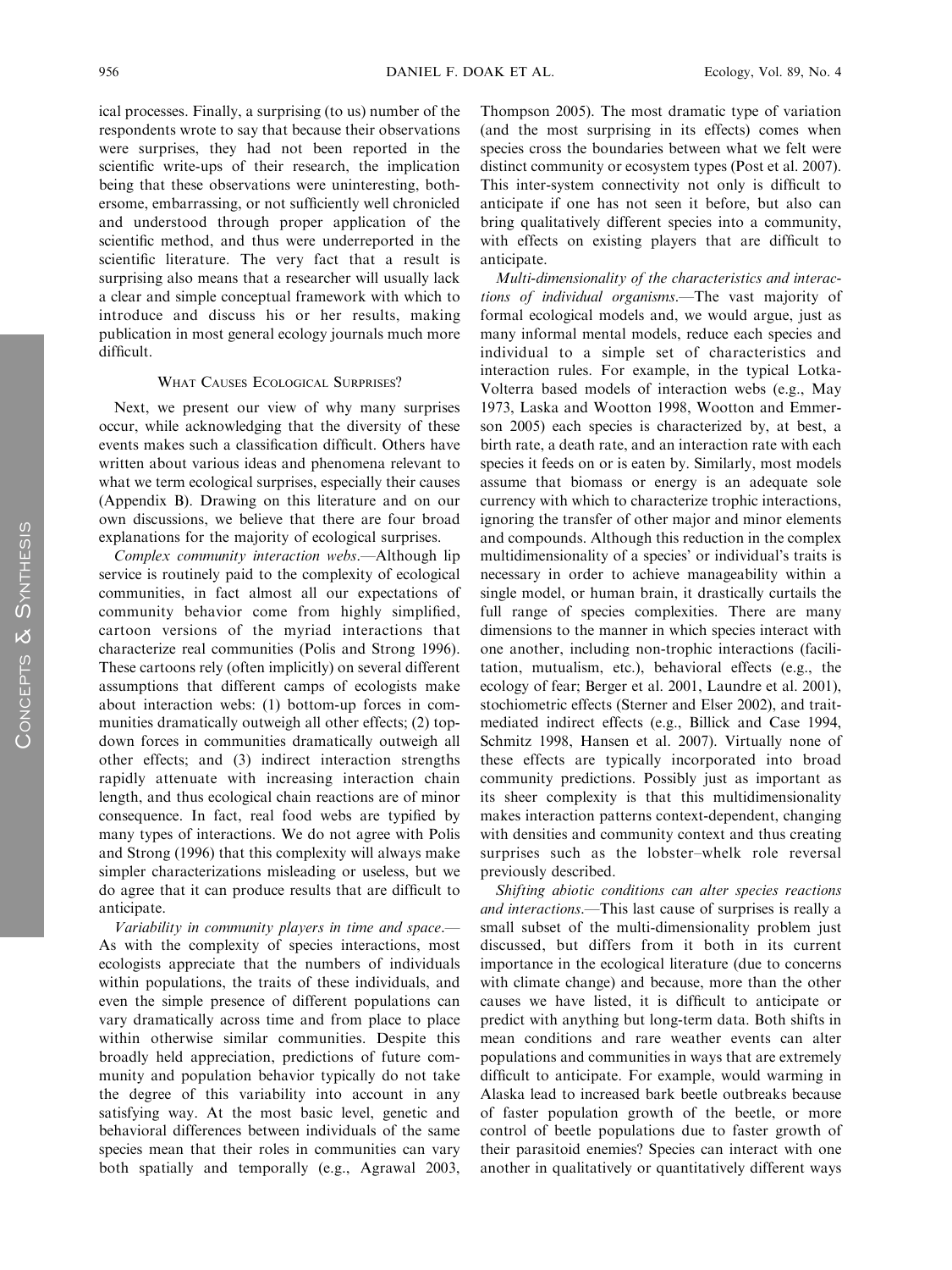depending upon variation in the physical conditions that surround them (e.g., Sanford 1999). The pattern of increasing variance in weather events at longer time scales has long been recognized as a source of uncertainty in ecological predictions (Pimm and Redfearn 1988), but increasing variability and shifting means due to global change now make prediction of the exact effects of climate change even more challenging (Boyce et al. 2006).

At a more fundamental level, we believe the various causes of ecological surprises can be divided into three categories of events: (1) those we just haven't seen and therefore don't know about, (2) those we have (or should have) observed but have overlooked due to failures of our imagination and intellect, and (3) those that we are well aware of, but have knowingly overlooked for logistical or intellectual simplicity and convenience. In other words, we are sometimes surprised because of ignorance, sometimes because of a failure to pay careful attention, and sometimes because we have to prioritize which aspects of ecology to include and which to ignore in order to make predictions. Different examples that we have mentioned here clearly fall into each of these three classes, but in many cases the line between things we don't know and those we do is not so clear, largely because of the limited scope, duration, and accuracy our observations. Recently, a great deal of work has been devoted to defining more explicitly and quantitatively how to include limited information in the formulation of predictions. We turn next to a discussion of the advances made in this field, but also why we do not feel that it can help with the most fundamental problems posed by ecological surprises.

#### CURRENT EFFORTS TO IMPROVE PREDICTIONS, QUANTIFY UNCERTAINTY, AND AVOID SURPRISES

Over the past two decades, ecologists, resource managers, and statisticians have become increasingly interested in the quantification and presentation of uncertainty in ecological predictions. Much of this work has been directly tied to conservation or resource management, areas where medium- to long-range predictions are routinely made, often with little acknowledgement of uncertainty. Our interest in this body of theory arises because better specification of the uncertainty in ecological predictions would seem to offer a way to mitigate the problem of ecological surprises; if we can make clear statements about the uncertainty in our expectations, we should not be surprised by nearly as many outcomes, because most will fall within the (presumably broad) range of possible predictions.

Major foci of this emphasis in applied ecology have been the inclusion of abiotic variance in models of population and community dynamics (e.g., Coulson et al. 2001, Hallett et al. 2004, Smith et al. 2005), the use of statistics of extremes to predict rare events (Gaines and Denny 1993, Moritz 1997, Ellison and Agrawal 2005), and the promotion of both information-theoretic and Bayesian methods to quantify and emphasize the uncertainty that arises from different predictive model structures and individual parameter values (Hilborn and Mangel 1997, Burnham and Anderson 2002, Link et al. 2002, Spiegelhalter et al. 2002, Johnson and Omland 2004). In addition, there is a developing literature on general approaches to uncertainty and how best to regard uncertainty and its sources, a literature that includes elements of both statistics and larger considerations about the basis for knowledge and decision making (Regan et al. 2002). All of these approaches offer ways to classify sources of uncertainty, and in particular they all emphasize the many different types of uncertainty that can or should be considered when making predictions.

Of these areas of emphasis, the most influential to date have been the ones, such as Bayesian modeling and AIC-based model evaluation, that offer formal, clearly defined ways to incorporate important types of uncertainty into predictive models. Use of these analytical tools has already provided critical improvements in ecological modeling and prediction. However, we would argue that these methods can do relatively little to change the frequency or magnitude of ecological surprises. These methods are, for the most part, ways to quantify and highlight well-known and prosaic sources of errors: in a word, a means of keeping track of the errors we already know about. This is not to undervalue this care and precision; it is very important to emphasize the lack of clarity that most predictions about ecological patterns and management outcomes will have. However, tools that can quantify a broader range of ''not surprising'' results than usually acknowledged are different from a method that would allow us to anticipate what are now surprising outcomes. The uncertainties that come out of a careful analysis of likely management actions are always minimum estimates, explaining only the uncertainties and processes modeled. Although this caveat has been made quite forcefully by the most influential authors advocating better ecological model testing (e.g., Hilborn and Mangel 1997, Burnham and Anderson 2002), this caution is not always reflected in the use and presentation of these analyses by other practitioners. Real variation is often (perhaps even typically) far in excess of these predicted minima, and will arise from sources that are difficult or impossible to quantify using these methods, even in well-studied systems. Hence, ''surprises'' are seen quite commonly even in exceptionally well-studied ecosystems.

#### SUMMARY: USING IMAGINATION AND HUMILITY IN ECOLOGICAL FORECASTING

Cognititive psychology has convincingly shown that humans are pattern-recognition machines, looking for consistency and predictability even when it does not exist. We tend to perceive consistency and hence predictive strength even when little pattern or causality can objectively be found (Gilbert 2006). This tendency is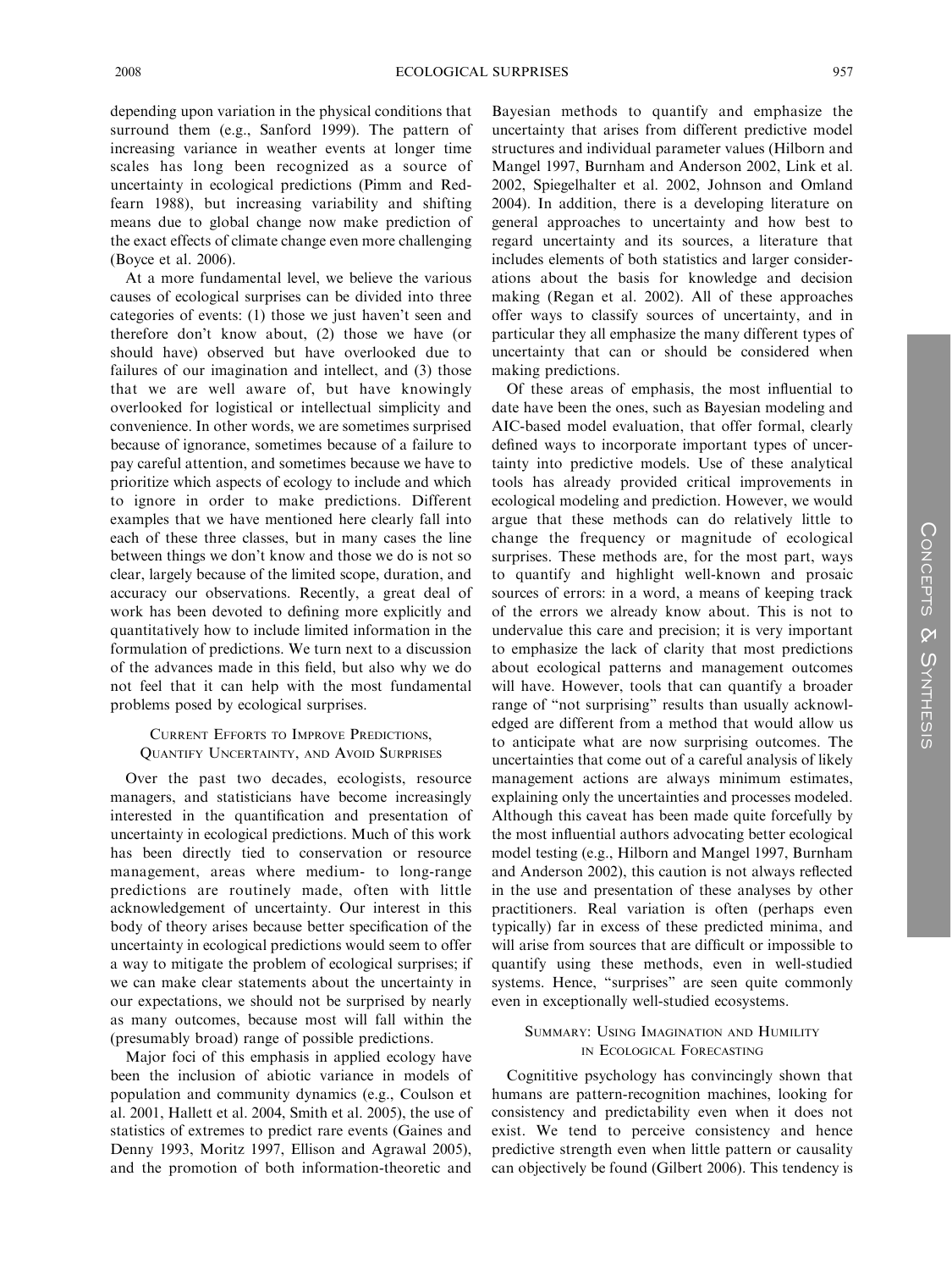especially evident in ecological research and applied conservation management, where future expectations are typically based on two general approaches: expert opinions and simple conceptual or mathematical models (see Egerton [1973] for a classic exploration of the balance of nature concept). Using these approaches, ecologists have tended to seek and see broad patterns and to make predictions with a great deal of confidence. The appeal of simple, deterministic models, even when we know that they are rarely correct, may lie in part in their ability to generate far broader, less conditional, predictions than do more complicated nonequilibrium analyses. And those experts who make the strongest arguments, even if wrong, tend to be the most influential, at least in the short term. However, the work by Tetlock (2005) on expert opinion suggests that simply accepting forceful expert opinions is even more dubious than it at first appears. In a very different field (international politics), he finds that experts with the most confidence in their predictions also made the worst predictions, at least in part because they were least willing to change their theories in the face of conflicting information. Although formal risk assessment methods can be used to tease out more reliable information from groups of expert opinions, they are little used in applied ecology.

Perhaps this recognition of general human frailties makes the high frequency of ecological surprises more understandable. Ecologists study extraordinarily complex systems, they base their expectations on limited data that are frequently of short duration, and they are, after all, only human. But these comforting words are likely to make many ecologists (like other experts) hear an inner voice that says, ''Maybe so, but I am not stupid, like those other ecologists, who apparently didn't really know their study systems.'' To this natural reaction, we would answer: those who think that their study systems have ambushed or bamboozled them—really surprised them—include many of the most accomplished living ecologists. For example, all 10 of the National Academy members who answered our survey agreed that they had seen ecological surprises in their field systems.

If even the best ecologists are rather poor at anticipating the behavior of extremely well-studied ecological systems, what does this suggest about ecological research and about the conservation and management of natural populations and communities? For basic research, it implies that there is much to learn, even about ecological systems that seem to have been studied to death. In this regard, the frequency of ecological surprises is a further justification for the recent expansion of long-term ecological monitoring and research programs (e.g., NSF's LTREB, which recognizes the leading role of long-term, individual-investigator research programs in probing ecological dynamics, as well as the LTER, NEON, and numerous governmental monitoring programs; see Lovett et al. 2007; Billick and Price, *in press*). Our four general explanations for surprises comprise a set of possible foci for more research into community dynamics, and they imply the need for greater integration of complexity into the models we use to make predictions and greater imagination in our formulation of ecological expectations.

The frequency of ecological surprises also has two major implications for natural resource management. First, it implies that most management strategies, sooner or later, will not work as planned. In many resource management fields, there is recognition that some form of adaptive management is needed to respond to and learn from changing conditions and expanding understanding (Holling 1978, Walters and Hilborn 1978, Bormann et al. 1994, Gunderson and Light 2006). This philosophy accords well with the recognition that our management strategies are sometime not just less than perfect in achieving some desired outcome, but totally wrong. However, an equally strong trend in natural resource management has been the desire to put into place fixed, unchanging management strategies that will not ''surprise'' business interests (Baur and Donovan 1997, Wilhere 2002). Strategies of this nature are clearly not consistent with the true uncertainty in our ecological models and management plans; the recognition of how common surprises are suggests the need for more active, scientifically based opposition to this trend in environmental management, rather than acceptance of rigid management rules as a political necessity.

Second, frequent ecological surprises reinforce the need for management plans that are highly precautionary, rather than ones that attempt to cut close to expected thresholds of population overexploitation or community collapse. The precautionary principle has enjoyed periods of both popularity and neglect in academic circles, but any systematic application of this idea has been opposed by political and business forces that generally view it as expensive at best and heretical at worst (Raffensberger and Tickner 1999, Sunstein 2005; but see Hammill and Stenson 2007). Again, documentation of the frequency of ecological surprises provides a clear and rational basis for precautionary management strategies. Together, these two conclusions indicate that ecological management should remain flexible and that it should be even more precautionary than suggested by formal analysis. In the inevitable disagreements over the best way to balance the costs of management with the needs of populations and communities, the recognition of ecological surprises as a demonstrable fact can lend support to better and more conservative planning.

Surprises also suggest that cross-systems analysis is likely to be highly valuable. Experts in any area of knowledge become entrenched in their ideas and share familiarity with the same data sets and theories. In our experience, discussion and review between systemspecific experts and those who are knowledgeable outsiders can be invaluable, especially because outsiders will question assumptions and be more open to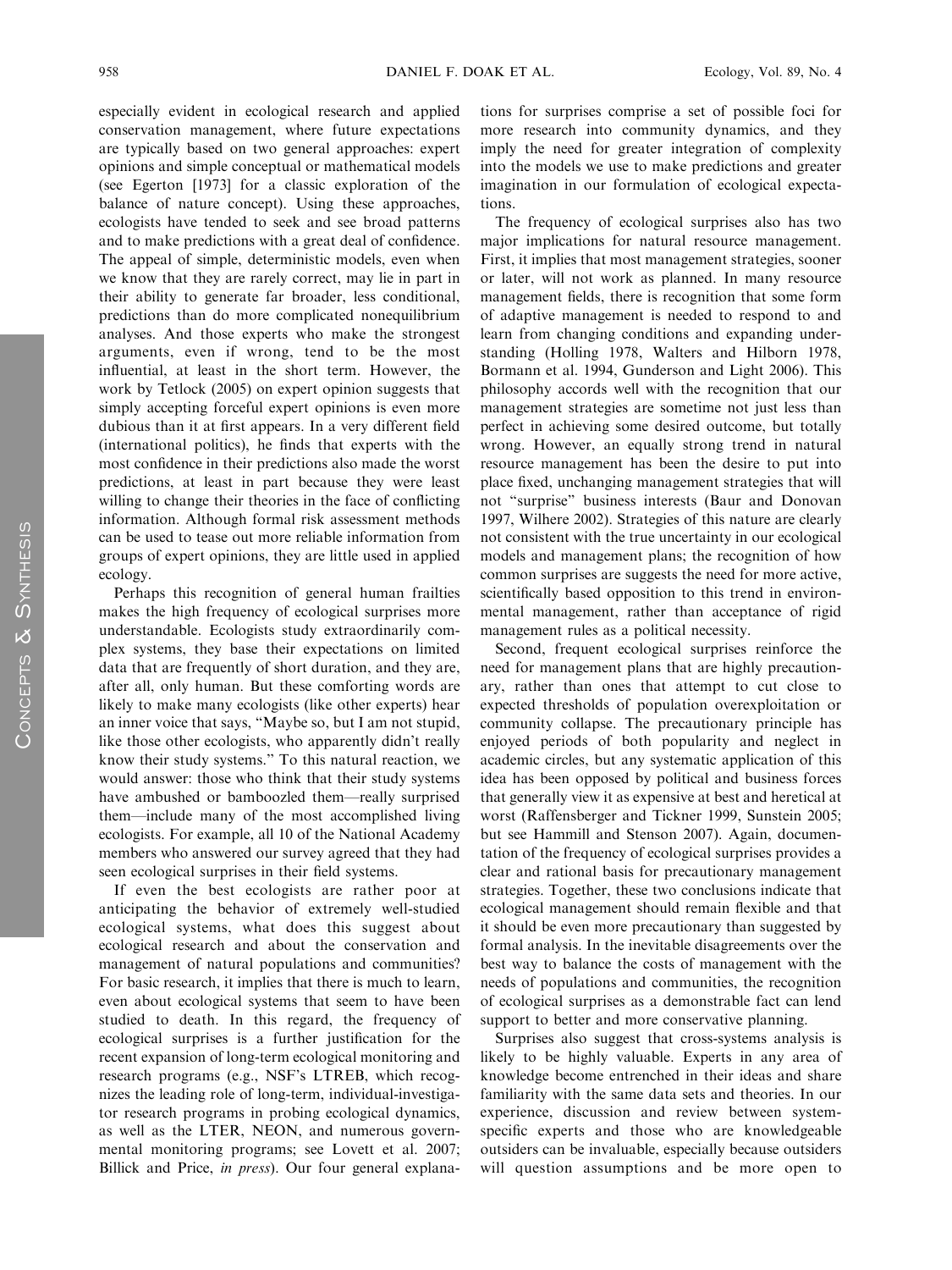alternative mechanisms because of their experiences in other ecological communities. Specifically, this suggests that Endangered Species Act recovery teams, National Research Council committees, and similar peer review bodies should make a point of including not just systemspecific scientists, but also researchers with quite different experiences: outsiders who can and will look at a system or problem with fresh eyes.

Finally, we wish to emphasize that there are two conclusions that we do not draw from our analysis of ecological surprises. The frequency of surprises could be used to argue that trying to understand ecological dynamics is largely a useless exercise. We certainly do not agree with this assessment. Rather, we believe that the progress ecologists have made in predicting shortterm and ''normal'' patterns of ecological systems should be applauded, but also tempered with modesty about our larger predictive power and ability to understand complex systems. Practices in the field of financial investing provide a good analogy to the stance we suggest for ecological predictions. A great deal of money and effort has been used to model the best ways to maximize investment returns (certainly more money and effort than has been used to refine ecological predictions). Although this work has resulted in greatly increased understanding of economic systems, the risks and limitations of using sophisticated economic models to make investments has led more and more investors to instead use simple, safe index funds. Essentially this is the recognition that the models and expert opinions are of exceptionally little value in making accurate, longrange predictions in this field and that precautionary strategies are a far better alternative.

A second possible conclusion could be that only by formulating far more complex models can we improve our understanding of ecological systems. Again, we would disagree with this conclusion. Understanding and prediction of ecological processes will undoubtedly benefit from more analysis and more long-term data collection on difficult and unclear effects. Furthermore, the trend away from single-species management planning to the consideration of ecosystem and community dynamics is likely to provide more accurate, less surprising outcomes. But one of the best features of the recent blooming of information theory and Bayesian methods in ecology has been the decline in building elephant-sized models on the backs of mouse-sized data sets. As most ecologists now realize, AIC methods and their kin routinely show that when data are limited, formal predictive models should be simple. We should keep our minds open to more complex effects, but concentrate first on obtaining data to test these effects, instead of rushing to parameterize guesses and hunches.

Ecological surprises appear to be all but inevitable, and there is no indication that this situation will change any time soon. As we have stated here, this suggests that we proceed cautiously and adaptively when making management plans, and when advancing broad generalities about ecological structures and processes. This entire message might seem defeatist, but we have found it the opposite in our own discussions. Surprises suggest that many features of individuals, populations, and communities we usually overlook are in fact important in generating the dynamics we wish to understand. This is a scientifically interesting and challenging conclusion, and if recognizing this complexity can avert at least some future management fiascos, then we consider it a useful change in our perceptions of ecological understanding as well. Thus, while we should proceed with humility with prediction and management of ecological systems, we should also recognize the challenge that surprises represent to our understanding and respond with renewed efforts to creatively disentangle the complexity of our study systems

#### **ACKNOWLEDGMENTS**

This paper arose from our discussions during the ''Conservation Planning for Ecosystem Functioning: Testing Predictions of Ecological Effectiveness for Marine Predators'' working group at the National Center for Ecological Analysis and Synthesis. Craig Osenberg contributed to our discussions. Keith Miles, Mark Ricca, Pete Holloran, members of the Doak lab meeting, and two anonymous reviewers provided valuable comments on the manuscript. Finally, we offer our greatest thanks to the many ecologists who took the time and care to answer our out-of-the-blue questionnaire regarding their research experiences.

#### LITERATURE CITED

- Agrawal, A. A. 2003. Community genetics: new insights into community ecology by integrating population genetics. Ecology 84:543–544.
- Barkai, A., and C. McQuaid. 1988. Predator–prey role reversal in a marine benthic ecosystem. Science 242:62–64.
- Baur, D. C., and K. L. Donovan. 1997. The no surprises policy: Contracts 101 meets the Endangered Species Act. Environmental Law 27:767–790.
- Berg, E. E., J. D. Henry, C. L. Fastie, A. D. De Volder, and S. M. Matsuoka. 2006. Spruce beetle outbreaks on the Kenai Peninsula, Alaska, and Kluane National Park and Reserve, Yukon Territory: relationship to summer temperatures and regional differences in disturbance regimes. Forest Ecology and Management 227:219–232.
- Berger, J., J. E Swenson, and I. L. Persson. 2001. Recolonizing carnivores and naive prey: conservation lessons from Pleistocene extinctions. Science 291:1036–1039.
- Billick, I., and T. J. Case. 1994. Higher-order interactions in ecological communities: What are they and how can they be detected? Ecology 75:1529–1543.
- Billick, I., and M. Price, editors. In press. The ecology of place. University of Chicago Press, Chicago, Illinois, USA.
- Bormann, B. T., P. G. Cunningham, M. H. Brookes, V. W. Manning, and M. W. Collopy. 1994. Adaptive ecosystem management in the Pacific Northwest. General Technical Report PNW-GTR 341. USDA Forest Service, PNW Research Station, Portland, Oregon, USA.
- Boyce, M. S., et al. 2006. Demography in an increasingly variable world. Trends in Ecology and Evolution 21:141–148.
- Brown, J. H., and E. J. Heske. 1990. Control of a desert– grassland transition by a keystone rodent guild. Science 250: 1705–1707.
- Burnham, K., and D. Anderson. 2002. Model selection and multi-model inference. Springer-Verlag, New York, New York, USA.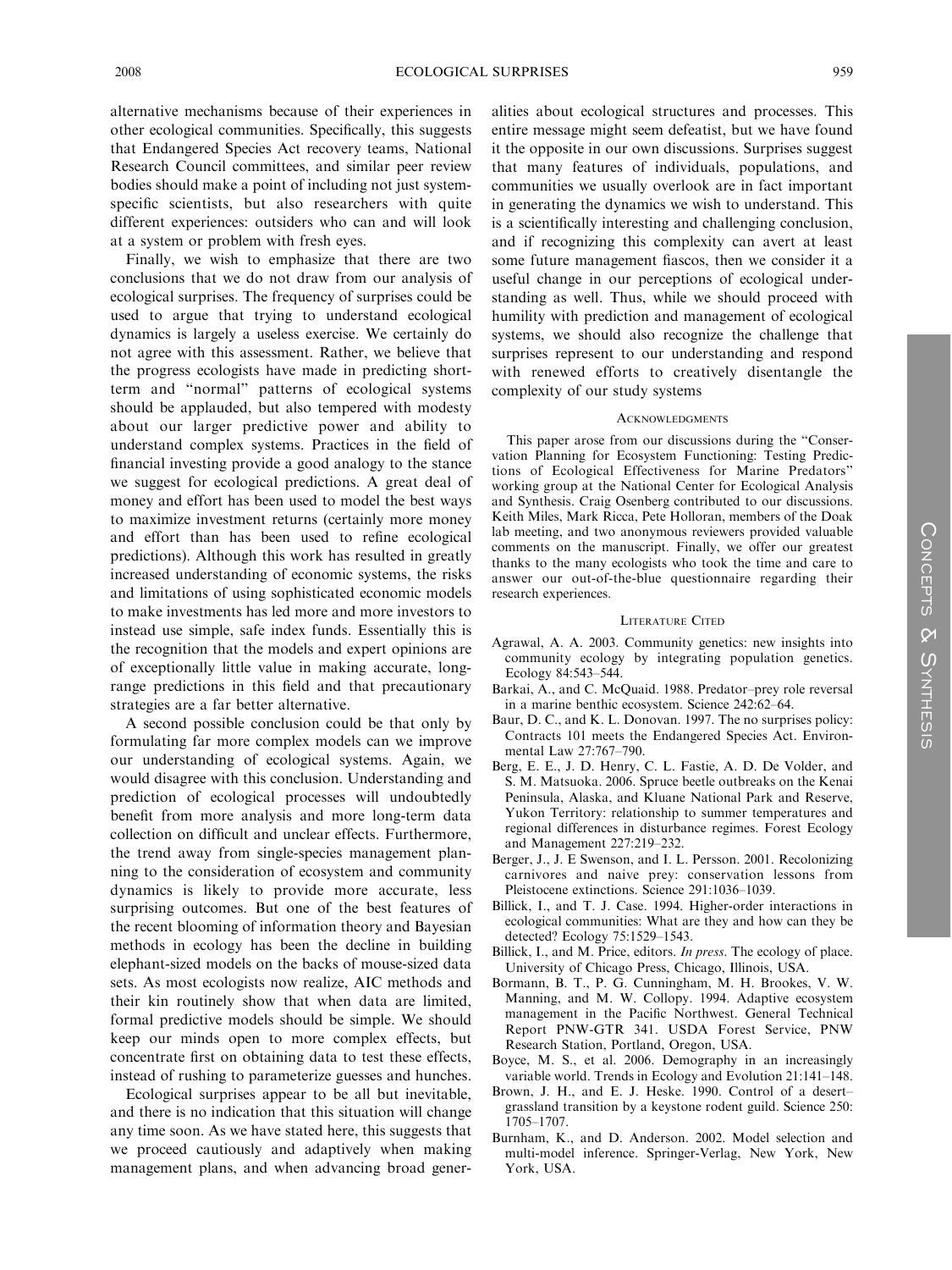- Carpenter, S. R. 2003. Regime shifts in lake ecosystems: pattern and variation. Volume 15. Excellence in Ecology Series. Ecology Institute, Oldendorf/Luhe, Germany.
- Corliss, J. B., J. B. Dymond, L. I. Gordon, J. M. Edmond, R. P. V. Herzen, R. D. Ballard, K. Green, D. Williams, A. Bainbridge, K. Crane, and T. H. Vanandel. 1979. Submarine thermal springs on the Galapagos Rift. Science 203:1073– 1083.
- Coulson, T., E. A. Catchpole, S. D. Albon, B. J. T Morgan, J. M. Pemberton, T. H. Clutton-Brock, M. J. Crawley, and B. T. Grenfell. 2001. Age, sex, density, winter weather, and population crashes in Soay sheep. Science 292:1528–1531.
- Davis, M. B. 1969. Climatic changes in southern Connecticut recorded by pollen deposition at Rogers Lake. Ecology 50: 409–422.
- Doroff, A. M., J. A. Estes, M. T. Tinker, D. M. Burn, and T. J. Evans. 2003. Sea otter population declines in the Aleutian Archipelago. Journal of Mammalogy 84:55–64.
- Egerton, F. N. 1973. Changing concepts of the balance of nature. Quarterly Review of Biology 48:322–350.
- Ellison, A. M., and A. A. Agrawal. 2005. The statistics of rarity. Ecology 86:1079–1080.
- Estes, J. A., E. M. Danner, D. F. Doak, B. Konar, A. M. Springer, P. D. Steinberg, M. T. Tinker, and T. M. Williams. 2004. Complex trophic interactions in kelp forest ecosystems. Bulletin of Marine Sciences 74:621–638.
- Estes, J. A., M. T. Tinker, T. M. Williams, and D. F. Doak. 1998. Killer whale predation on sea otters linking coastal with oceanic ecosystems. Science 282:473–476.
- Fox, D. 2006. Dig deeper. Conservation in Practice 7:14–21.
- Frost, T. M., J. M. Fischer, J. L. Klug, S. E. Arnott, and P. K. Montz. 2006. Trajectories of zooplankton recovery in the little rock lake whole-lake acidification experiment. Ecological Applications 16:353–367.
- Gaines, S. D., and M. W. Denny. 1993. The largest, smallest, highest, lowest, longest, and shortest: extremes in ecology. Ecology 74:1677–1692.
- Genkai-Kato, M. 2007. Regime shifts: catastrophic responses of ecosystems to human impacts. Ecology Research 22:214– 219.
- Germano, D. J., G. B. Rathbun, and L. R. Saslaw. 2001. Managing exotic grasses and conserving declining species. Wildlife Society Bulletin 29:551–559.
- Gilbert, D. 2006. Stumbling on happiness. Alfred A. Knopf, New York, New York, USA.
- Grassle, J. F. 1985. Hydrothermal vent animals: distribution and biology. Science 229:713–717.
- Grassle, J. F. 1986. The ecology of deep-sea hydrothermal vent communities. Advances in Marine Biology 23:301–362.
- Gunderson, L., and S. S. Light. 2006. Adaptive management and adaptive governance in the Everglades ecosystem. Policy Sciences 39:323–334.
- Hallett, T. B., T. Coulson, J. G. Pilkington, T. H. Clutton-Brock, J. M. Pemberton, and B. T. Grenfell. 2004. Why large-scale climate indices seem to predict ecological processes better than local weather. Nature 430:71–75.
- Hammill, M. O., and G. B. Stenson. 2007. Application of the precautionary approach and conservation reference points to management of Atlantic seals. Journal of Marine Science 64: 702–706.
- Hansen, D. M., H. C. Kiesbuy, C. G. Jones, and C. B. Muller. 2007. Positive indirect interactions between neighboring plant species via a lizard pollinator. American Naturalist 169:534–542.
- Hayes, G. F., and K. D. Holl. 2003. Cattle grazing impacts on annual forbs and vegetation composition of mesic grasslands in California. Conservation Biology 17:1694–1702.
- Hilborn, R., and M. Mangel. 1997. The ecological detective: confronting models with data. Princeton University Press, Princeton, New Jersey, USA.
- Holling, C. S., editor. 1978. Adaptive environmental assessment and management. John Wiley, London, UK.
- Hudson, P. J., A. P. Dobson, and D. Newborn. 1992. Do parasites make prey vulnerable to predation? Red grouse and parasites. Journal of Animal Ecology 61:681–692.
- Hudson, P. J., A. P. Dobson, and D. Newborn. 1998. Prevention of population cycles by parasite removal. Science 282:2256–2258.
- Jackson, J. B. C., et al. 2001. Historical overfishing and the recent collapse of coastal ecosystems. Science 293:629–638.
- Johnson, J. B., and K. S. Omland. 2004. Model selection in ecology and evolution. Trends in Ecology and Evolution 19: 101–108.
- Kenyon, K. W. 1969. The sea otter in the eastern Pacific Ocean. North American Fauna 68:1–352.
- Laidre, K. L., J. A. Estes, M. T. Tinker, J. Bodkin, D. Monson, and K. Schneider. 2006. Patterns of growth and body condition in sea otters from the Aleutian archipelago before and after the recent population decline. Journal of Animal Ecology 75:978–989.
- Laska, M. S., and J. T. Wootton. 1998. Theoretical concepts and empirical approaches to measuring interaction strength. Ecology 79:461–476.
- Laundre, J. W., L. Hernandez, and K. B. Altendorf. 2001. Wolves, elk, and bison: reestablishing the ''landscape of fear'' in Yellowstone National Park, USA. Canadian Journal of Zoology 79:1401–1409.
- Link, W. A., E. Cam, J. D. Nichols, and E. G. Cooch. 2002. Of BUGS and birds: Markov chain Monte Carlo for hierarchical modeling in wildlife research. Journal of Wildlife Management 66:277–291.
- Lovett, G. M., D. A. Burns, C. T. Driscoll, J. C. Jenkins, M. J. Mitchell, L. Rustad, J. B. Shanley, G. E. Likens, and R. Haeuber. 2007. Who needs environmental monitoring? Frontiers in Ecology and the Environment 5:253–260.
- Matsuoka, S. M., E. H. Holsten, M. E. Shephard, R. A. Werner, and R. E. Burnside. 2006. Spruce beetles and forest ecosystems of south-central Alaska: Preface. Forest Ecology and Management 227:193–194.
- May, R. M. 1973. Stability and complexity in model ecosystems. Princeton University Press, Princeton, New Jersey, USA.
- Mitchell, B. R., M. M. Jaeger, and R. H. Barrett. 2004. Coyote depredation management: current methods and research needs. Wildlife Society Bulletin 32:1209–1218.
- Monson, D., J. A. Estes, D. B. Siniff, and J. B. Bodkin. 2000. Life history plasticity and population regulation in sea otters. Oikos 90:457–468.
- Moritz, M. A. 1997. Analyzing extreme disturbance events: fire in Los Padres National Forest. Ecological Applications 7: 1252–1262.
- Ostfeld, R. S., and F. Keesing. 2000. Pulsed resources and community dynamics of consumers in terrestrial ecosystems. Trends in Ecology and Evolution 15:232–237.
- Packer, C., R. D. Holt, P. J. Hudson, K. D. Lafferty, and A. P. Dobson. 2003. Keeping the herds healthy and alert: implications of predator control for infectious disease. Ecology Letters 6:797–802.
- Paine, R. T., M. J. Tegner, and A. E. Johnson. 1998. Compounded perturbations yield ecological surprises. Ecosystems 1:535–545.
- Pimm, S. L., and A. Redfearn. 1988. The variability of animal populations. Nature 334:613–614.
- Polis, G. A., and D. R. Strong. 1996. Food web complexity and community dynamics. American Naturalist 147:813–846.
- Post, D. M., M. W. Doyle, J. L. Sabo, and J. C. Finlay. 2007. The problem of boundaries in defining ecosystems: a potential landmine for uniting geomorphology and ecology. Geomorphology 89:111–126.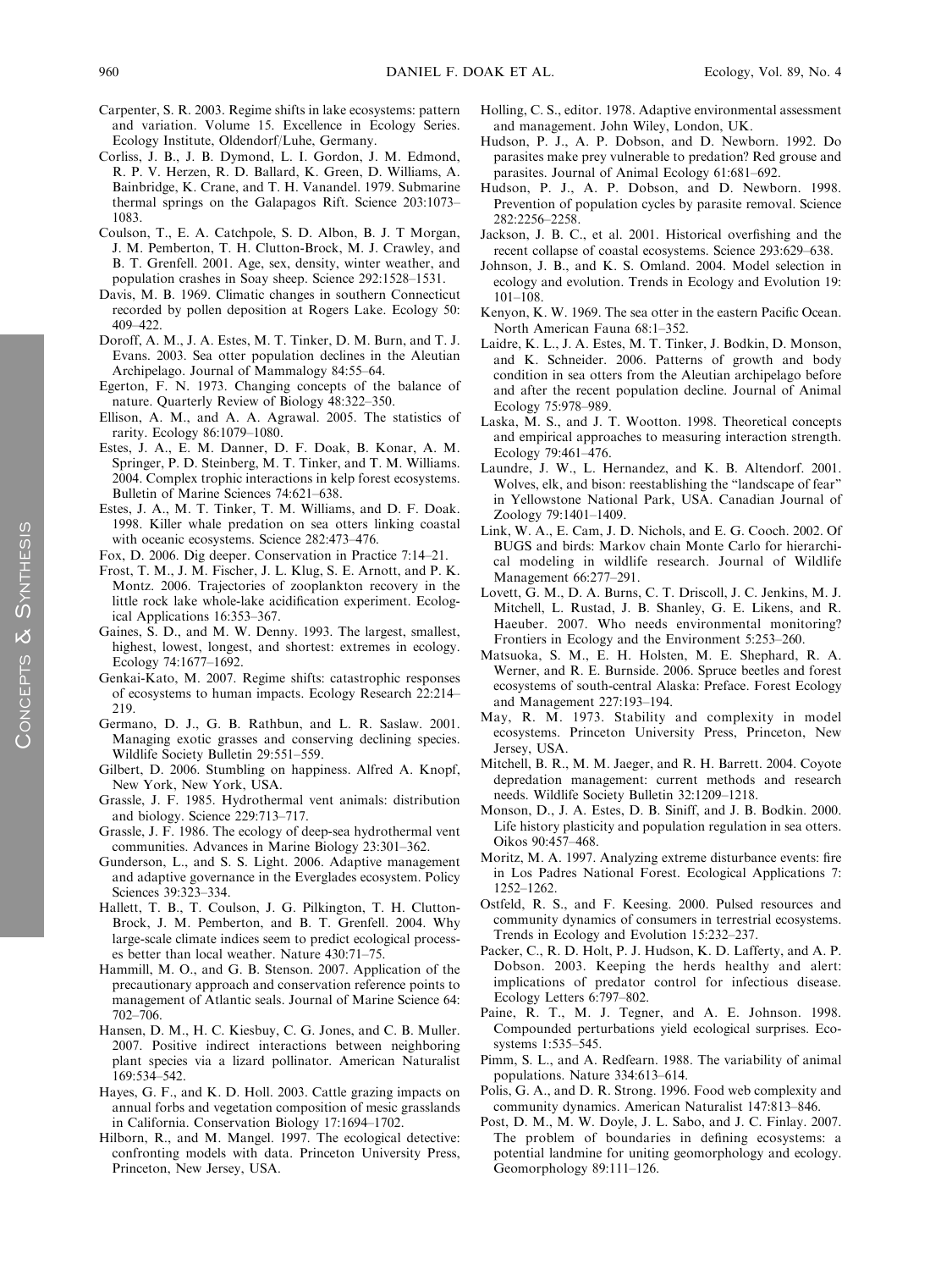- Raffensberger, C., and J. Tickner, editors. 1999. Protecting public health and the environment: implementing the precautionary principle. Island Press, Washington, D.C., USA.
- Regan, H. M., M. Colyvan, and M. A. Burgman. 2002. A taxonomy and treatment of uncertainty for ecology and conservation biology. Ecological Applications 12:618–628.
- Reisewitz, S. E., J. A. Estes, and C. A. Simenstad. 2006. Indirect food web interactions: sea otters and kelp forest fishes in the Aleutian archipelago. Oecologia 146:623–631.
- Roemer, G. W., C. J. Donlan, and F. Courchamp. 2002. Golden eagles, feral pigs, and insular carnivores: How exotic species turn native predators into prey. Proceedings of the National Academy of Sciences (USA) 99:791–796.
- Sanford, E. 1999. Regulation of keystone predation by small changes in ocean temperature. Science 283:2095–2097.
- Sato, K., and Y. Iwasa. 1993. Modeling of wave regeneration in sub-alpine Abies forests: population dynamics with spatial structure. Ecology 74:1538–1550.
- Scheffer, M., S. Carpenter, J. A. Foley, C. Folkes, and B. Walker. 2001. Catastrophic shifts in ecosystems. Nature 413: 591–596.
- Scheffer, M., S. H. Hosper, M.-L. Meijer, B. Moss, and E. Jeppesen. 1993. Alternative equilibria in shallow lakes. Trends in Ecology and Evolution 8:275–279.
- Schmitz, O. J. 1998. Direct and indirect effects of predation and predation risk in old-field interaction webs. American Naturalist 151:327–342.
- Shibuya, M., N. Haga, T. Sasaki, S. Kikuchi, M. Haruki, M. Noda, K. Takahashi, and K. Matsuda. 2004. Stand and selfthinning dynamics in natural Abies stands in northern Hokkaido, Japan. Ecological Research 19:301–309.
- Smith, M., H. Caswell, and P. Mettler-Cherry. 2005. Stochastic flood and precipitation regimes and the population dynamics

of a threatened floodplain plant. Ecological Applications 15: 1036–1052.

- Spiegelhalter, D. J., N. G. Best, B. P. Carlin, and A. van der Linde. 2002. Bayesian measures of model complexity and fit. Journal of the Royal Statistical Society B 64:583–639.
- Sprugel, D. G. 1976. Dynamic structure of wave-regenerated Abies balsamea forests in the north-eastern United States. Journal of Ecology 64:889–911.
- Sterner, R. W., and J. J. Elser. 2002. Ecological stoichiometry: The biology of elements from molecules to the biosphere. Princeton University Press, Princeton, New Jersey, USA.
- Sunstein, C. R. 2005. Laws of fear: Beyond the precautionary principle. Cambridge University Press, Cambridge, UK.
- Tetlock, P. E. 2005. Expert political judgment: How good is it? How can we know? Princeton University Press, Princeton, New Jersey, USA.
- Thompson, J. N. 2005. The geographic mosaic of coevolution. University of Chicago Press, Chicago, Illinois, USA.
- Walters, C. J., and R. Hilborn. 1978. Ecological optimization and adaptive management. Annual Review of Ecology and Systematics 9:157–188.
- Watt, J., D. B. Siniff, and J. A. Estes. 2000. Interdecadal change in diet and population of sea otters at Amchitka Island, Alaska. Oecologia 124:289–298.
- Wilhere, G. F. 2002. Adaptive management in habitat conservation plans. Conservation Biology 16:20–29.
- Wolda, H. 1978. Fluctuations in abundance of tropical insects. American Naturalist 112:1017–1045.
- Wootton, J. T., and M. Emmerson. 2005. Measurement of interaction strength in nature. Annual Review of Ecology Evolution and Systematics 36:419–444.
- Young, T. P. 1994. Natural die-offs of large mammals: implications for conservation. Conservation Biology 8:410– 418.

#### APPENDIX A

Questionnaire that was e-mailed to 113 experienced field ecologists (Ecological Archives E089-056-A1).

#### APPENDIX B

Past conceptual work related to ecological surprises (Ecological Archives E089-056-A2).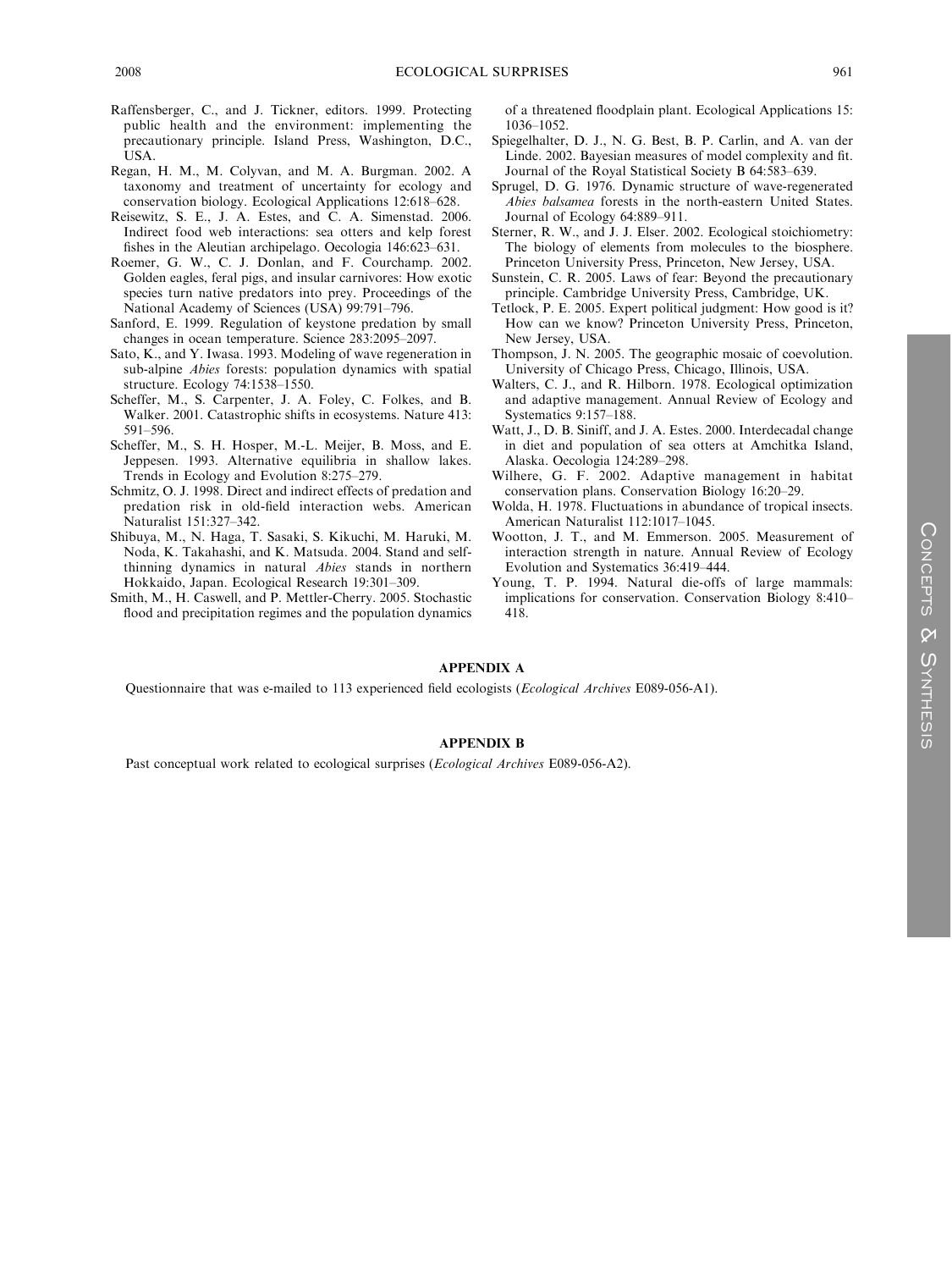# *Ecological Archives* **E089-056-A1**

**Daniel F. Doak, James A. Estes, Benjamin S. Halpern, Ute Jacob, David R. Lindberg, James Lovvorn, Daniel H. Monson, M. Timothy Tinker, Terrie M. Williams, J. Timothy Wootton, Ian Carroll, Mark Emmerson, Fiorenza Micheli, and Mark Novak. 2008. Understanding and predicting ecological dynamics: Are major surprises inevitable?** *Ecology* **89:952–961.**

Appendix A. Questionnaire that was e-mailed to 113 experienced field ecologists.

# Dear [*fill in name*],

In the early 1990s the sea otter populations that I had been studying for more than 20 years in the Aleutian Islands very suddenly collapsed. This event was entirely unanticipated, the result (I believe) of a change in interaction web dynamics that was at the time simply beyond my mindset of how the system worked.

This experience is not unique. The well-known small mammal competition experiments by Brown and Heske that resulted in an unanticipated shrub to grassland transition more than 10 years later is one example. The report by Barkai and McQuaid of a failed reintroduction of rock lobsters in South Africa due to a predator-prey role reversal is another. The hallmarks of these "ecological surprises" are dramatic and unexpected changes in populations, communities or ecosystems, brought about by previously unknown or unanticipated interaction web processes.

As part of an NCEAS (National Center for Ecological Analysis and Synthesis) working group on marine ecosystem-based management, we have become interested in these "ecological surprises", especially the extent to which other field ecologists have encountered them over the course of their careers. We have selected names of people to query in two ways—by members of our working group listing every ecologist they could think of who has conducted long-term field studies; and by querying the web of science database for publications with the key words "long term" and "ecology". Your name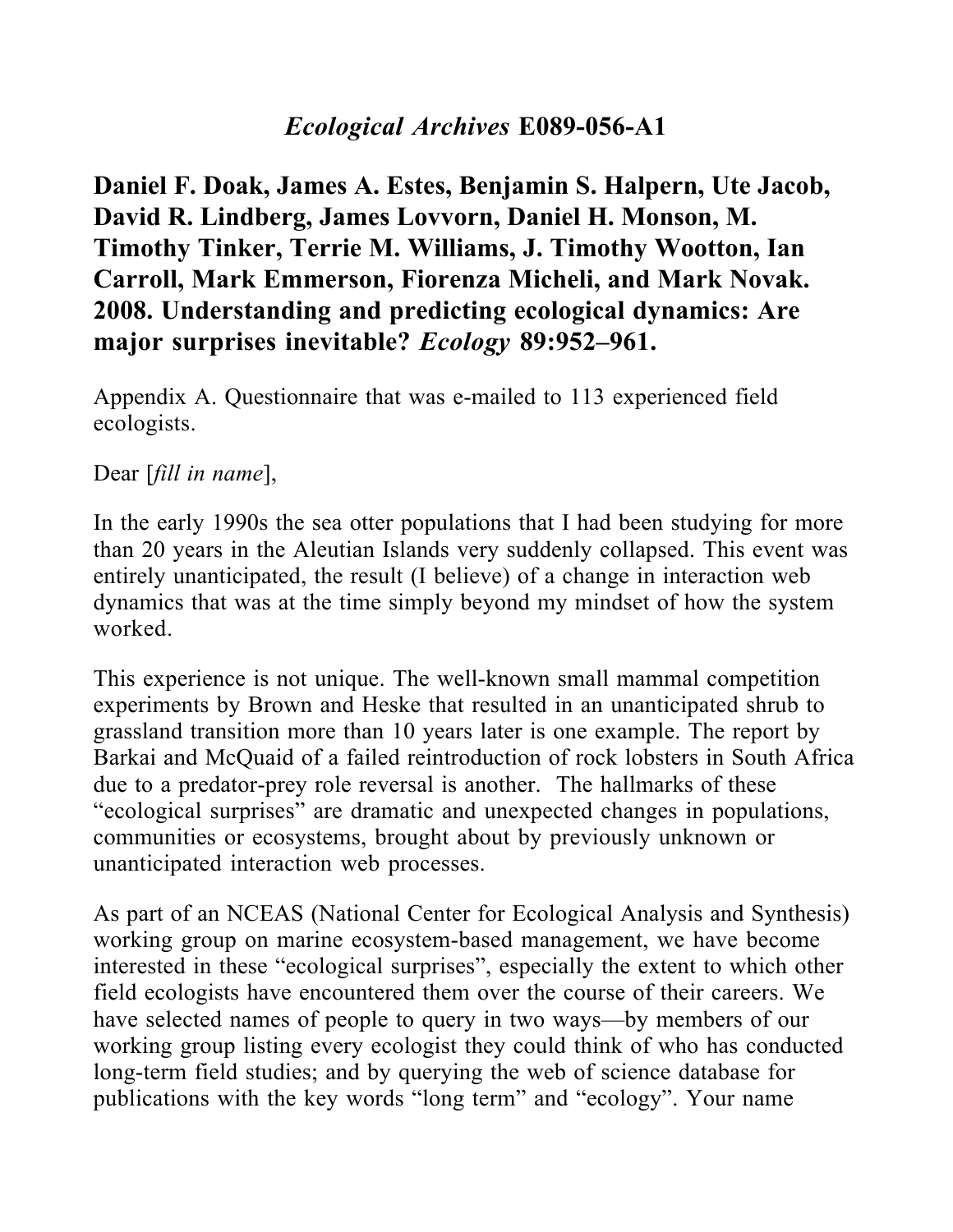surfaced through this process.

We hope you will be willing to take the 25 additional seconds (determined from a self-administered test) to answer two simple questions:

- 1. Have you encountered one or more "surprises" in the course of your field studies? We are defining a "surprise" as a substantial (by your perception) change in the abundance of one or more species resulting from a previously unknown or unanticipated process of any kind (i.e., behavior, demography, species interactions, physical forcing, etc.). Our interest in this issue extends to any kind of ecosystem, whether it be marine, terrestrial, or fresh-water. Surprises could arise from observations of natural systems (e.g., time series or spatial patterns), in reaction to experimental manipulations, or as a result of resource management or other human impacts. Yes ; No.
- 2. If so, were you able to make an a posteriori determination of (or at least formulate a compelling hypothesis for) the cause of the surprise? Yes\_\_; No.

If you care to take the additional time to briefly explain your experience or identify where the findings were published, we would be most interested and grateful. This, however, is not necessary. Also, if you have encountered what you feel were surprises that didn't meet the definition above, we would be very interested in having your explanation of them.

Thank you very much for your time.

Sincerely,

Jim Estes

(for the working group)

Dan Doak

Mark Novak

Tim Wootton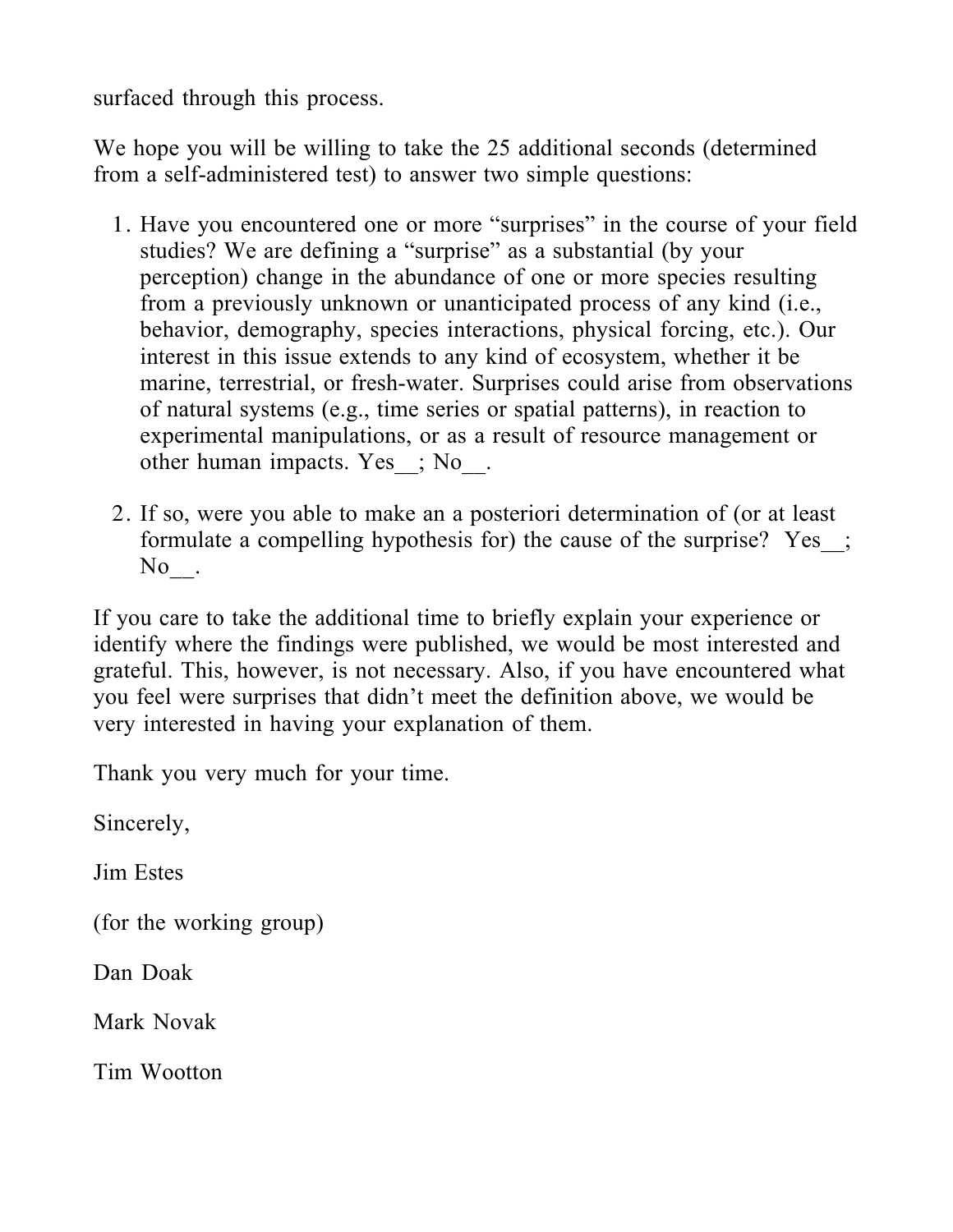Dave Lindberg

Mark Emmerson

Ute Jacob

Jim Lovvorn

Tim Tinker

Ben Halpern

Terrie Williams

Craig Osenberg

Fio Michelli

Andy Sih

[**Back to E089-056**]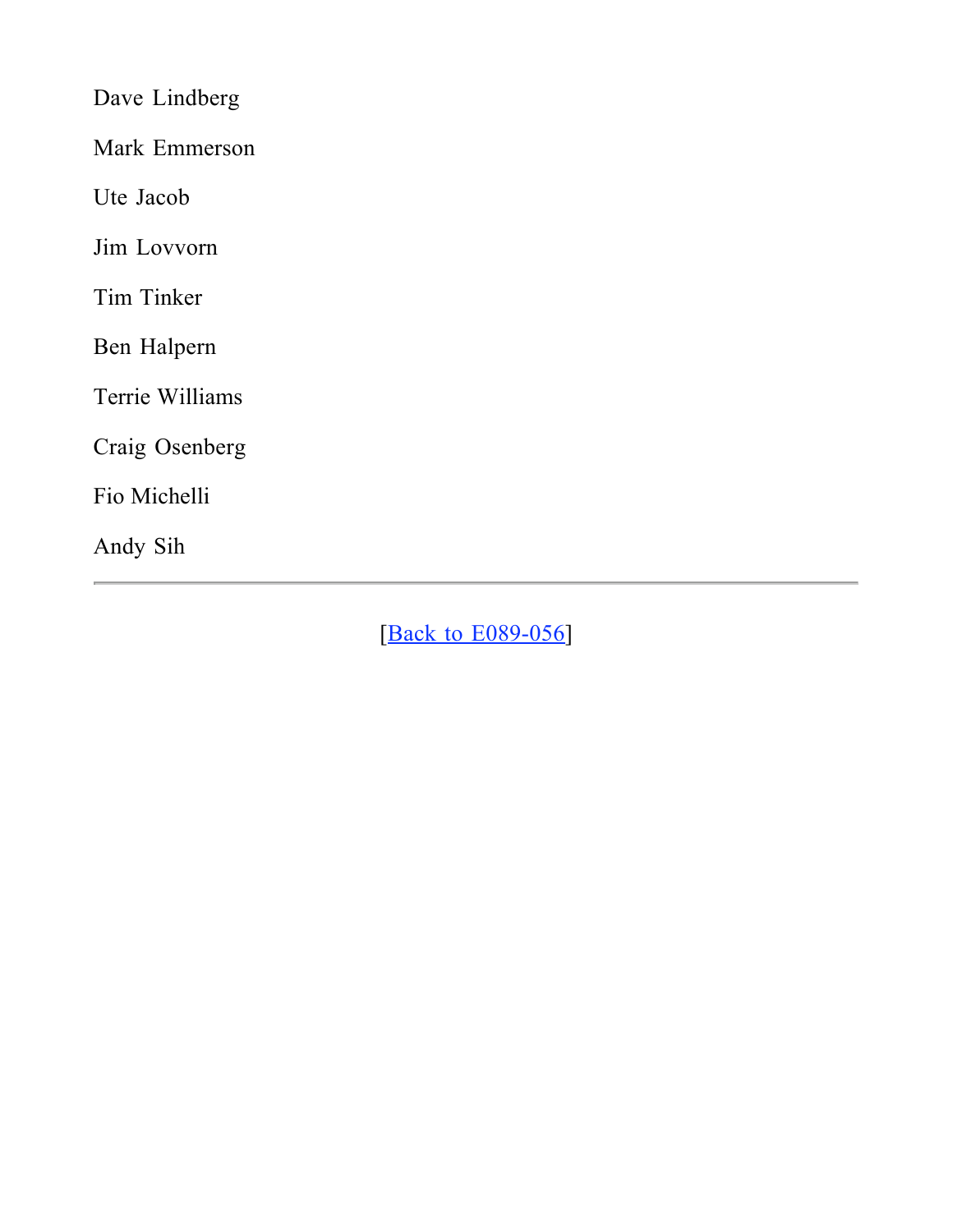## *Ecological Archives* **E089-056-A2**

**Daniel F. Doak, James A. Estes, Benjamin S. Halpern, Ute Jacob, David R. Lindberg, James Lovvorn, Daniel H. Monson, M. Timothy Tinker, Terrie M. Williams, J. Timothy Wootton, Ian Carroll, Mark Emmerson, Fiorenza Micheli, and Mark Novak. 2008. Understanding and predicting ecological dynamics: Are major surprises inevitable?** *Ecology* **89:952–961.**

| <b>Theory or Concept</b>                                                                                                                               | <b>Key references</b>                                                                                                                                                             |
|--------------------------------------------------------------------------------------------------------------------------------------------------------|-----------------------------------------------------------------------------------------------------------------------------------------------------------------------------------|
| Paradigms in science                                                                                                                                   | Kuhn 1962, Casti 1994, Egerton 1973, King<br>1995, Kates and Clark 1996, O'Hara 2005                                                                                              |
| Alternative stable states, and the effects of<br>multiple perturbations in shifting states                                                             | Scheffer et al. 1993, Paine et al. 1998,<br>Scheffer et al. 2001, Hare and Mantua 2000,<br>Beisner et al. 2003, Folke et al. 2004                                                 |
| The commonness of "rare" events, both due to Holling and Meffe1996, Young 1994,<br>abiotic and biotic causes                                           | Turner et al. 2003 Weatherhead 1986                                                                                                                                               |
| The role of indirect effects in species<br>interactions: costs of fear, trait-mediated<br>indirect effects, parasite effects on host<br>behavior, etc. | Nunn and Heymann. 2005, Berger et al.<br>2001, Luttbeg and Kerby 2005, Preisser et<br>al. 2005                                                                                    |
| Importance of multiple resources and services<br>for mutualistic interactions                                                                          | Schwartz and Hoeksema 1998, Hoeksema<br>and Bruna 2000                                                                                                                            |
| Ecological Stochiometry: multiple,<br>interacting limiting resources                                                                                   | Huxel 1999, Sterner and Elser 2002, Moe et<br>al. 2005                                                                                                                            |
| The complexity of interaction webs and types<br>of interactions in real communities                                                                    | Polis and Strong 1996, Callaway and<br>Pennings 2000                                                                                                                              |
| Adaptive management                                                                                                                                    | Holling 1978, 1996, Walters and Hilborn<br>1978, Bormann et al. 1994, Gunderson and<br>Light 2006, Ravetz 1986, Christensen et al.<br>1996, Schneider 2001, Schneider et al. 1998 |
| The Precautionary Principle                                                                                                                            | Raffensperger and Tickner 1999, O'Riordan<br>and Jordan 1995, Song et al. 2001, Sunstein<br>2005, Hammill and Stenson 2007, Punt and<br>Donovan 2007                              |
| The Value of Long Term Monitoring                                                                                                                      | Lovett et al. 2007, Billick and Price in press                                                                                                                                    |

Appendix B. Past conceptual work related to ecological surprises.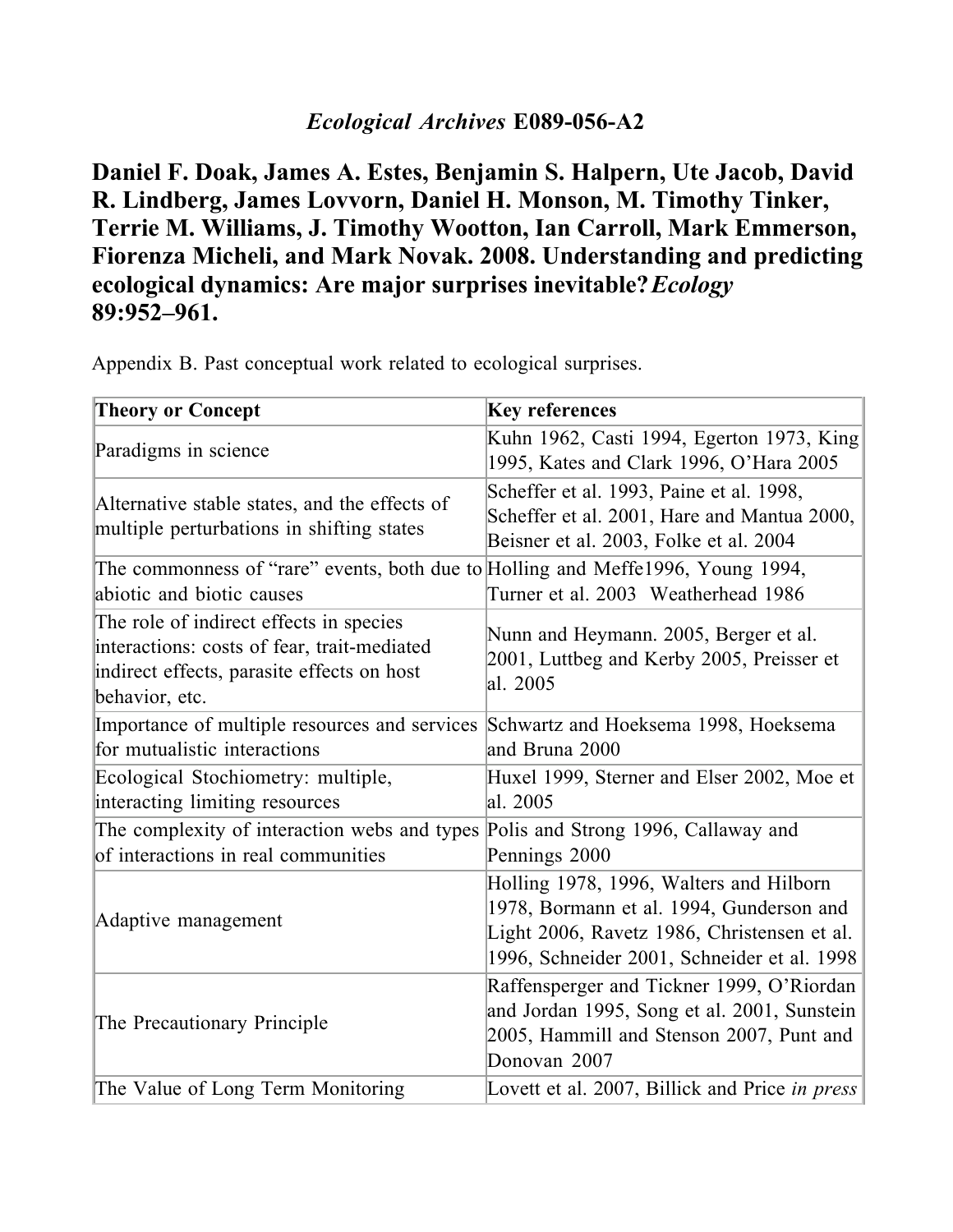### **References on conceptual work related to ecological surprises:**

Beisner, B. E., D. T. Haydon, and K. Cuddington. 2003. Alternative stable states in ecology. Frontiers in Ecology and the Environment 1:376–382.

Berger, J., J. E Swenson, and I. L. Persson. 2001. Recolonizing carnivores and naive prey: Conservation lessons from Pleistocene extinctions. Science 291:1036–1039.

Billick, I., and M. Price. Editors. *In press*. The Ecology of Place. University of Chicago Press, Chicago, Illinois, USA.

Bormann, B. T., P. G. Cunningham, M. H. Brookes, V. W. Manning, and M. W. Collopy. 1994. Adaptive ecosystem management in the Pacific Northwest. Gen. Tech. Rep. PNW-GTR 341. Portland Oregon: United States Department of Agriculture, Forest Service, PNW Research Station. 22 pp.

Callaway, R. M., and S. C. Pennings. 2000. Facilitation may buffer competitive effects: indirect and diffuse interactions among salt marsh plants. The American Naturalist 156:416–424.

Casti, J. L. 1994. Complexification: explaining a paradoxical world through the science of surprise. Harper Collins, New York, New York, USA.

Christensen, N. L., A. M. Bartuska, J. H. Brown, S. Carpenter, C. D'Antonio, R. Francis, J. F. Franklin, J. A. MacMahon, R. F. Noss, D. J. Parsons, C. H. Peterson, M. G. Turner, and R. G. Woodmansee. 1996. The report of the Ecological Society of America committee on the scientific basis for ecosystem management. Ecological Applications 6:665–691.

Egerton, F. N. 1973. Changing concepts of the balance of nature. Quarterly Review of Biology 48:322–350.

Folke, C., S. Carpenter, B. Walker, M. Scheffer, T. Elmqvist, L. Gunderson, and C. S. Holling. 2004. Regime shifts, resilience, and biodiversity in ecosystem management. Annual Review of Ecology, Evolution, and Systematics 35:557–581.

Gunderson, L., and S. S. Light. 2006. Adaptive management and adaptive governance in the Everglades ecosystem. Policy Sciences 39:323–334.

Hammill, M. O., and G. B. Stenson. 2007. Application of the precautionary approach and conservation reference points to management of Atlantic seals. Journal of Marine Science 64:702–706.

Hare, S. R., and N. J. Mantua. 2000. Empirical evidence for North Pacific regime shifts in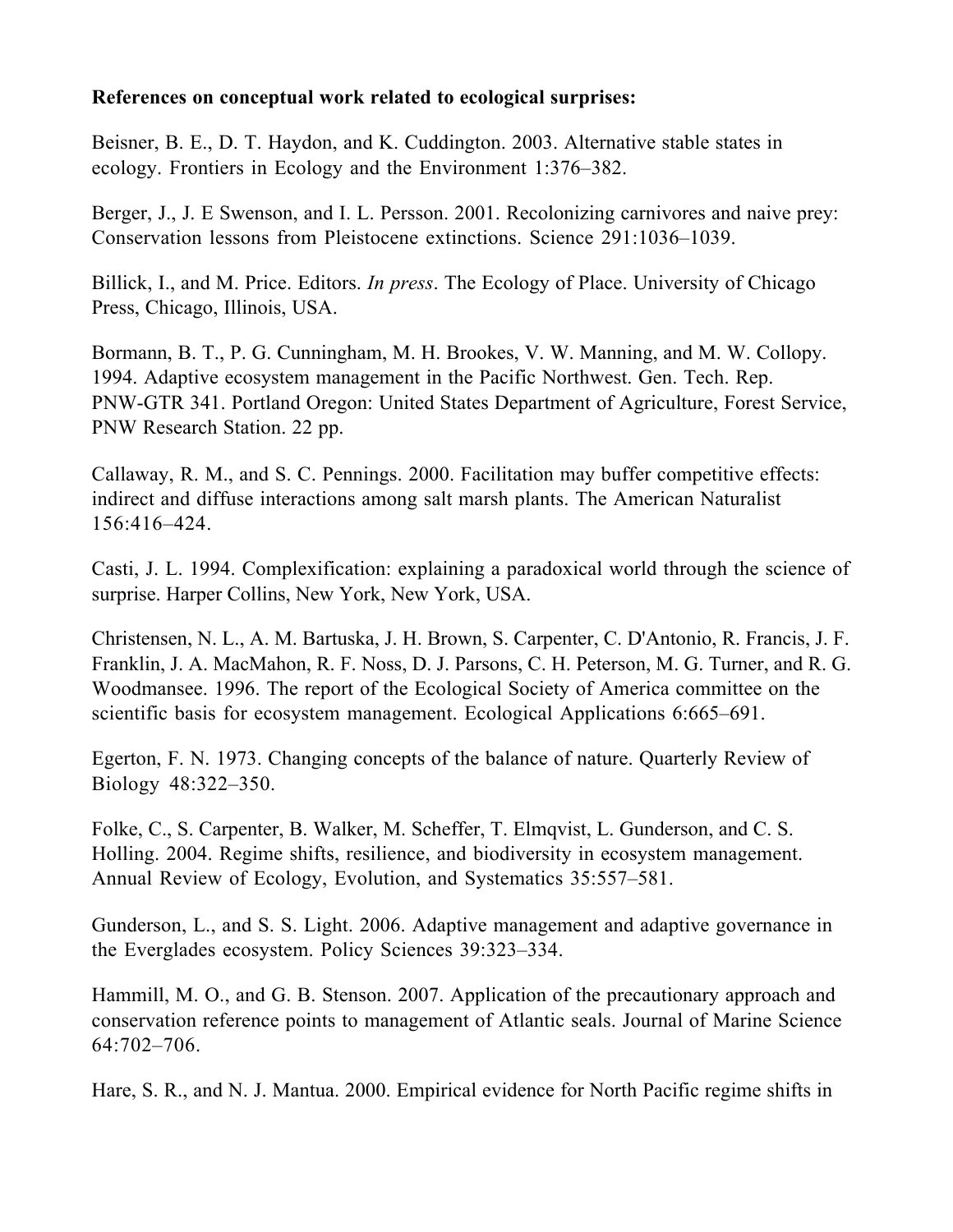1977 and 1989. Progress in Oceanography 47:103–145.

Hoeksema, J. D., and E. M. Bruna. 2000. Pursuing the big questions about interspecific mutualism: a review of theoretical approaches. Oecologia 125:321–330.

Holling, C. S. Editor. 1978. Adaptive Environmental Assessment and Management. Wiley, London, UK.

Holling, C. S. 1996. Surprise for science, resilience for ecosystems, and incentives for people. Ecological Applications 6:733–735.

Holling C. S., and G. K. Meffe. 1996. Command and control and the pathology of natural resource management. Conservation Biology 10:328–337.

Huxel, G. R. 1999. On the influence of food quality in consumer-resource interactions. Ecology Letters 2:256–261.

Kates, R. W., and W. C. Clark 1996. Environmental surprise: Expecting the unexpected? Environment 38:28–34.

King, A. 1995. Avoiding ecological surprise: Lessons from long-standing communities. Academy of Management Review 20:961–985.

Kuhn, T. S. 1962. The structure of scientific revolutions. University of Chicago Press, Chicago, Illinois, USA.

Lovett, G. M., D. A. Burns, C. T. Driscoll, J. C. Jenkins, M. J. Mitchell, L. Rustad, J. B. Shanley, G. E. Likens, and R. Haeuber. 2007. Who needs environmental monitoring? Frontiers in Ecology and the Environment 5:253 –260.

Luttbeg, B., and J. L. Kerby. 2005. Are scared prey as good as dead? Trends in Ecology and Evolution 20:416–418.

Moe, S. J., R. S. Stelzer, M. R. Forman, W. S. Harpole, T. Daufresne, and T. Yoshida. 2005. Recent advances in ecological stoichiometry: insights for population and community ecology. Oikos 109:29–39.

Nunn, C. L., and E. W. Heymann. 2005. Malaria infection and host behaviour: a comparative study of Neotropical primates. Behavioral Ecology and Sociobiology 59:30–37.

O'Hara, R. B. 2005. The anarchist's guide to ecological theory. Or, we don't need no stinkin' laws. Oikos 110:390–393.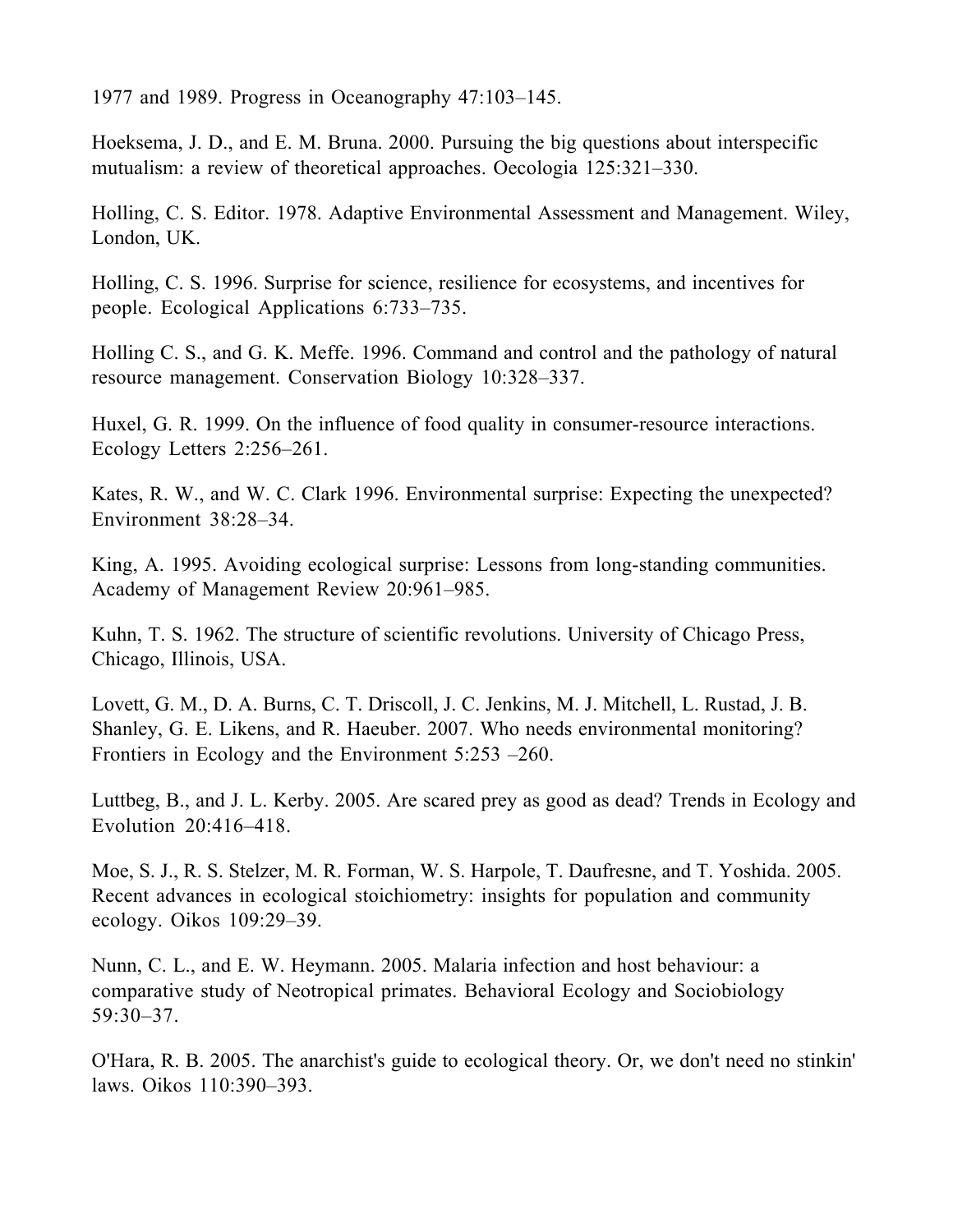O'Riordan, T., and A. Jordan. 1995. The Precautionary Principle, Science, Politics and Ethics. CSERGE Working Paper PA 95-02:1–26.

Paine, R. T., M. J. Tegner, and A. E. Johnson. 1998. Compounded perturbations yield ecological surprises. Ecosystems 1:535–545.

Polis, G. A., and D. R. Strong. 1996. Food web complexity and community dynamics. American Naturalist 147:813–846.

Preisser, E. L., D. I. Bolnick, and M. F. Benard. 2005. Scared to death? The effects of intimidation and consumption in predator-prey interactions. Ecology 86:501–509.

Punt, A. E., and G. P. Donovan. 2007. Developing management procedures that are robust to uncertainty: lessons from the International Whaling Commission. Journal of Marine Science 64:603–612.

Raffensberger, C., and J. Tickner. Editors. 1999. Protecting Public Health and the Environment: Implementing the Precautionary Principle. Island Press, Washington, DC, USA.

Ravetz, J. R. 1986. Usable knowledge, usable ignorance: Incomplete science with policy implications. Pages 415-432 *in* W. C. Clark and R. E. Munn, editors. Sustainable Development of the Biosphere. Cambridge University Press, New York, New York, USA.

Scheffer, M., S. Carpenter, J. A. Foley, C. Folkes, and B. Walker. 2001. Catastrophic shifts in ecosystems. Nature 413:591–596.

Scheffer, M., S. H. Hosper, M.-L. Meijer, B. Moss, and E. Jeppesen. 1993. Alternative equilibria in shallow lakes. Trends in Ecology and Evolution 8:275–279.

Schneider, S. H. 2001. What is `dangerous' climate change? Nature 41:17–19.

Schneider, S. H., B. L. Turner, and G. H. Morehouse. 1998. Imaginable surprise in global change science. Journal of Risk Research 1:165–85.

Schwartz, M. W., and J. D. Hoeksema. 1998. Specialization and Resource Trade: Biological Markets as a Model of Mutualisms Ecology 79:1029–1038.

Song, S. J., and R. M. M'Gonigle. 2001. Science, Power, and System Dynamics: The Political Economy of Conservation Biology. Conservation Biology 15:980–989.

Sterner, R. W. and J. J. Elser. 2002. Ecological stoichiometry: the biology of elements from molecules to the biosphere. Princeton University Press, Princeton, New Jersey, USA.